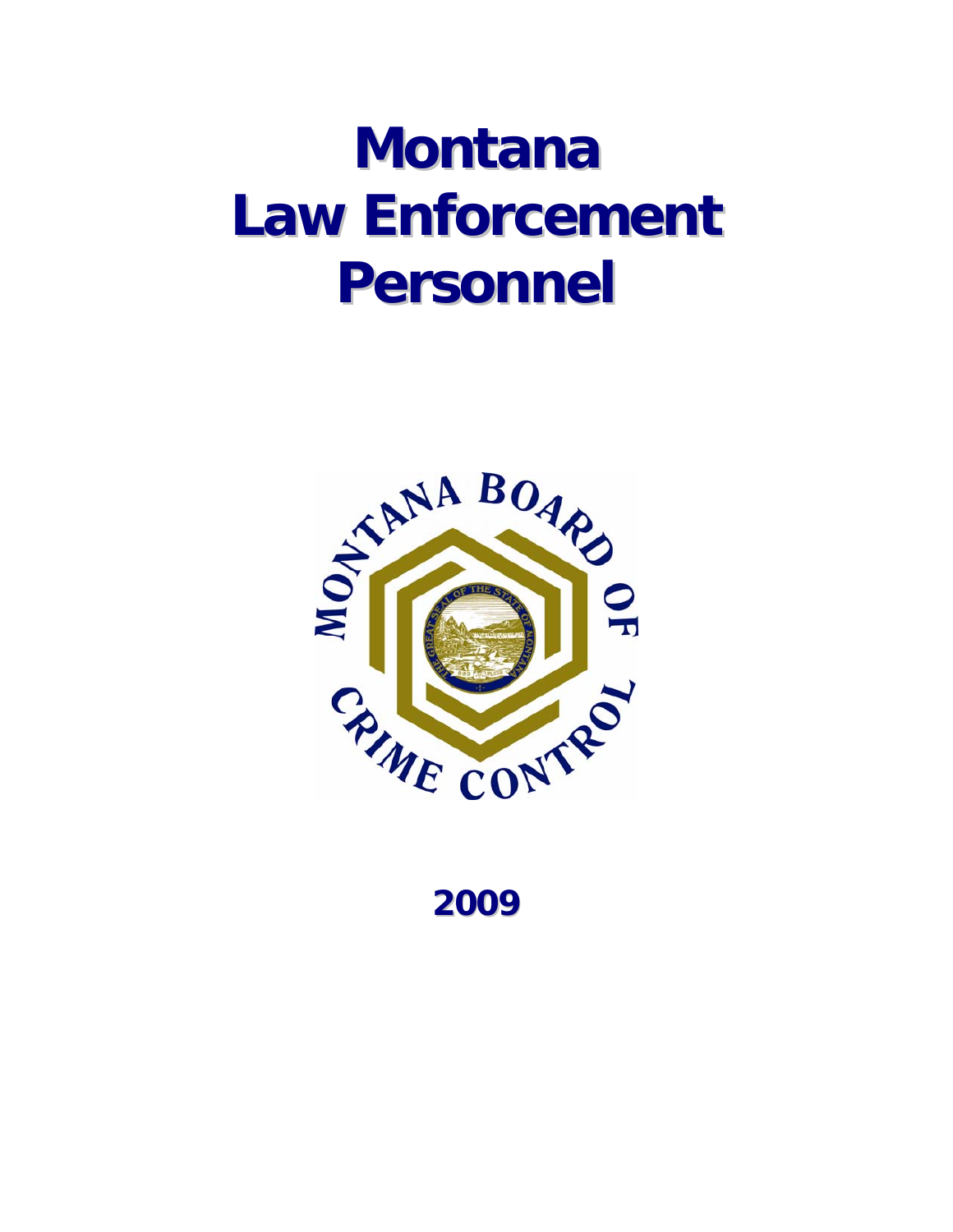Published by the Montana Board of Crime Control Statistical Analysis Center

Mike Anderson, Chair Roland Mena, Executive Director

Prepared by Kathy Ruppert, Data Manager Jimmy Steyee, SAC Director/Statistician

> Published: July 2010

3075 N. Montana Ave. PO. Box 1408 Helena, MT 59620-1408 (406) 444-3604 Fax: (406) 444-4722 TTY: (406) 444-7099 mbcc@mt.gov

Alternative formats of this document will be provided upon request. Persons with disabilities who require this material in another format should contact the Montana Board of Crime Control at 3075 N. Montana Ave., PO. Box 1408, Helena, MT 59620-1408 Phone: (406) 444- 3604 Fax: (406) 444-4722 TTY: (406) 444-7099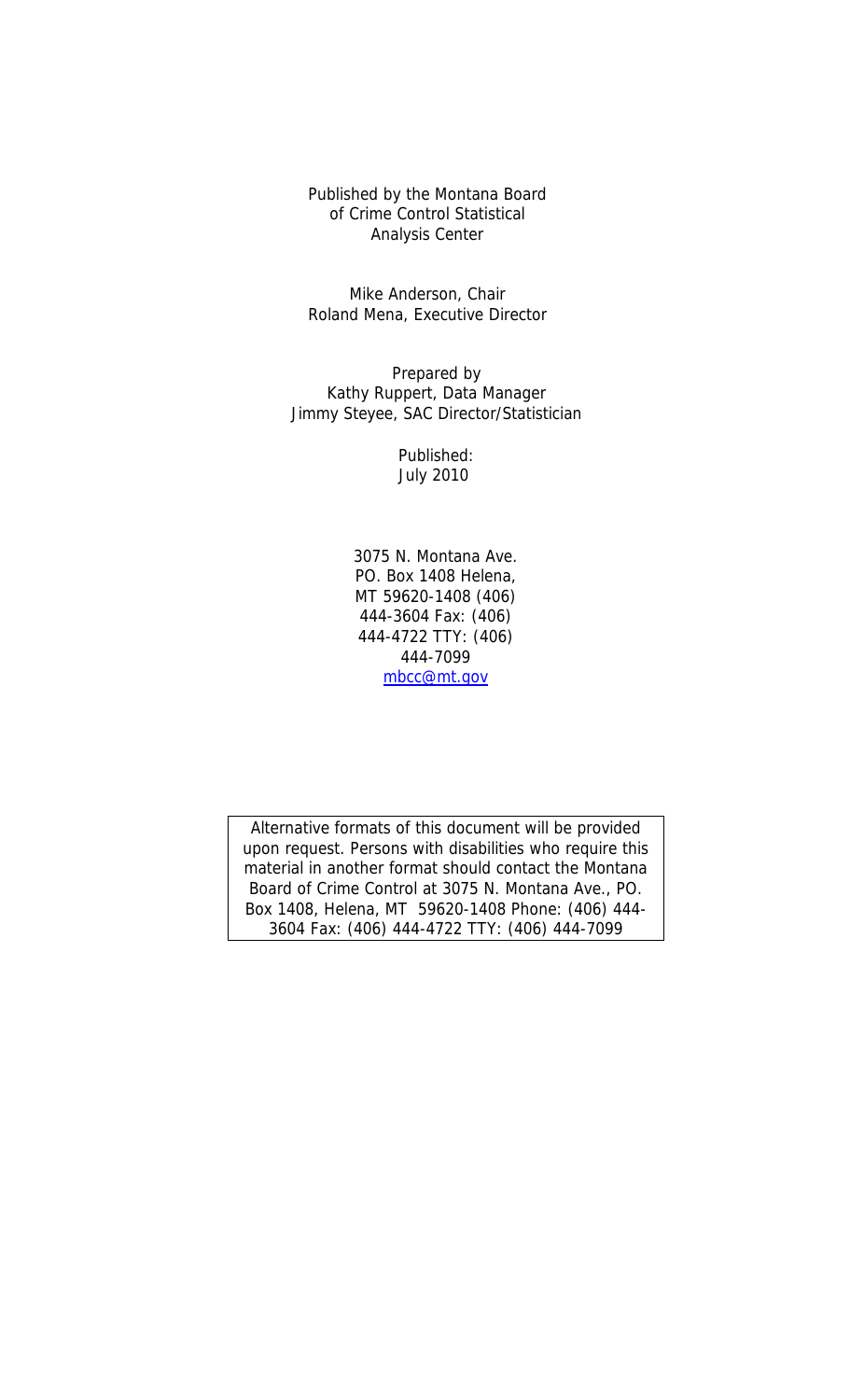# **TABLE OF CONTENTS**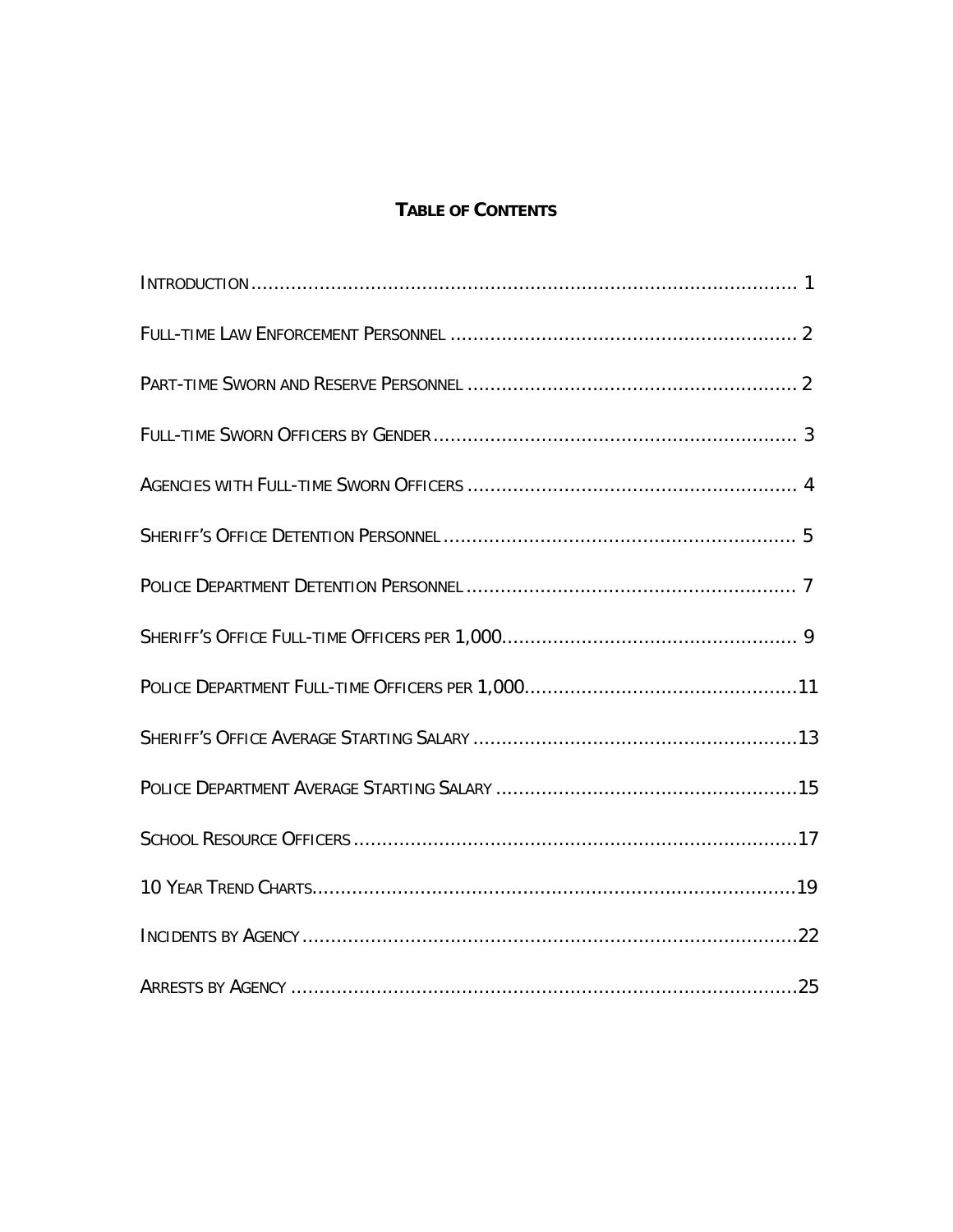# **2009 LAW ENFORCEMENT PERSONNEL**

 The Montana Board of Crime Control (MBCC) conducts an annual personnel survey of the state's local law enforcement agencies. The survey is used to determine the number and type of personnel employed by Montana law enforcement agencies as of October 31 of that year.

 The law enforcement agencies include police departments, county sheriffs' offices, state agencies whose employees have the power of arrest, Tribal law enforcement agencies, university police, and airport securities. Federal employees working in Montana i.e. Federal Bureau of Investigation, Drug Enforcement Agency, and Border Patrol are not included in the survey.

 A total of 124 out of 131 law enforcement agencies responded to the 2009 survey. Information for seven agencies was not available. The MBCC would not be able to present this information if it weren't for the cooperation of these law enforcement agencies. The effort and time that went into completing the survey are greatly appreciated.

 Sworn officers are those with the power to make arrests. A sworn officer may be either a staff or line officer. Staff officer functions are primarily administrative, while a line officer basically provides direct services. Civilian employees in sheriffs' offices and police departments typically include the detention officers, dispatchers, records personnel, and office staff. They do not have powers of arrest. Part-time law enforcement officers have the same powers as full-time officers. Reserve personnel are part-time volunteer members of a law enforcement agency. The appointing authority has control of a reserve officer's scope of authority.

 An estimated total population of 972,240 for 2009 was used to calculate the statewide rate per capita. This population includes police departments and county sheriffs' offices. The United States Department of Justice, Federal Bureau of Investigation, provides this estimated population. An additional 33,224 was used to account for University of Montana and Montana State University students. Family members of students living in university housing are included.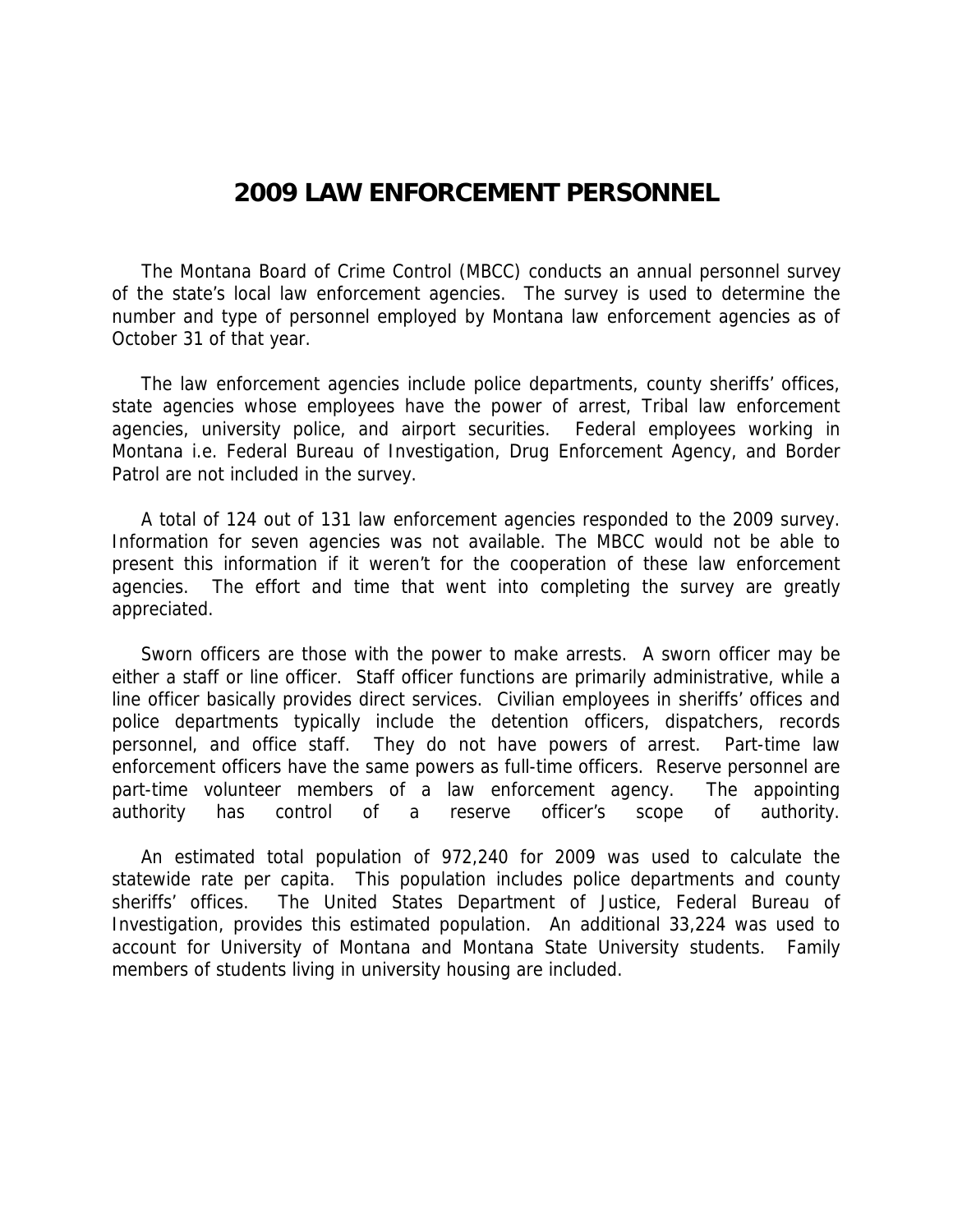| <b>Full-time Law Enforcement Personnel</b> |                                     |                                  |                              |                                            |  |  |  |
|--------------------------------------------|-------------------------------------|----------------------------------|------------------------------|--------------------------------------------|--|--|--|
| <b>Type of Agency</b>                      | <b>Number of</b><br><b>Agencies</b> | <b>Sworn</b><br><b>Personnel</b> | Civilian<br><b>Personnel</b> | <b>Total Full-time</b><br><b>Employees</b> |  |  |  |
| <b>Sheriff's Offices</b>                   | 54                                  | 728                              | 888                          | 1,616                                      |  |  |  |
| <b>Police Departments</b>                  | 52                                  | 761                              | 212                          | 973                                        |  |  |  |
| Total PD & SO                              | 106                                 | 1,489                            | 1,100                        | 2,589                                      |  |  |  |
|                                            |                                     |                                  |                              |                                            |  |  |  |
| Airport Security                           | 5                                   | 27                               | 1                            | 28                                         |  |  |  |
| <b>State Agencies</b>                      | 5                                   | 374                              | 92                           | 466                                        |  |  |  |
| <b>Tribal Law Enforcement</b>              | 5                                   | 75                               | 30                           | 105                                        |  |  |  |
| <b>University Security</b>                 | 3                                   | 38                               | 32                           | 70                                         |  |  |  |
| <b>Total, Other Agencies</b>               | 18                                  | 514                              | 155                          | 669                                        |  |  |  |
|                                            |                                     |                                  |                              |                                            |  |  |  |
| <b>Statewide Totals</b>                    | 124                                 | 1,973                            | 1,255                        | 3,258                                      |  |  |  |

| <b>Part-time Sworn and Reserve Personnel</b>                      |                                   |                                    |  |  |  |  |
|-------------------------------------------------------------------|-----------------------------------|------------------------------------|--|--|--|--|
|                                                                   | <b>Reserve</b><br><b>Officers</b> | Part-time<br><b>Sworn Officers</b> |  |  |  |  |
| <b>Sheriff's Offices</b>                                          | 396                               | 23                                 |  |  |  |  |
| <b>Total Agencies</b>                                             | 43                                | 14                                 |  |  |  |  |
|                                                                   |                                   |                                    |  |  |  |  |
| <b>Police Departments</b>                                         | 82                                | 23                                 |  |  |  |  |
| <b>Total Agencies</b>                                             | 25                                | 14                                 |  |  |  |  |
|                                                                   |                                   |                                    |  |  |  |  |
| <b>Total Sheriff's Offices &amp;</b><br><b>Police Departments</b> | 478                               | 46                                 |  |  |  |  |
| <b>Total Agencies</b>                                             | 68                                | 28                                 |  |  |  |  |

 Source: Montana Board of Crime Control 2009 Law Enforcement Personnel Survey Police Departments does include 2 Universities.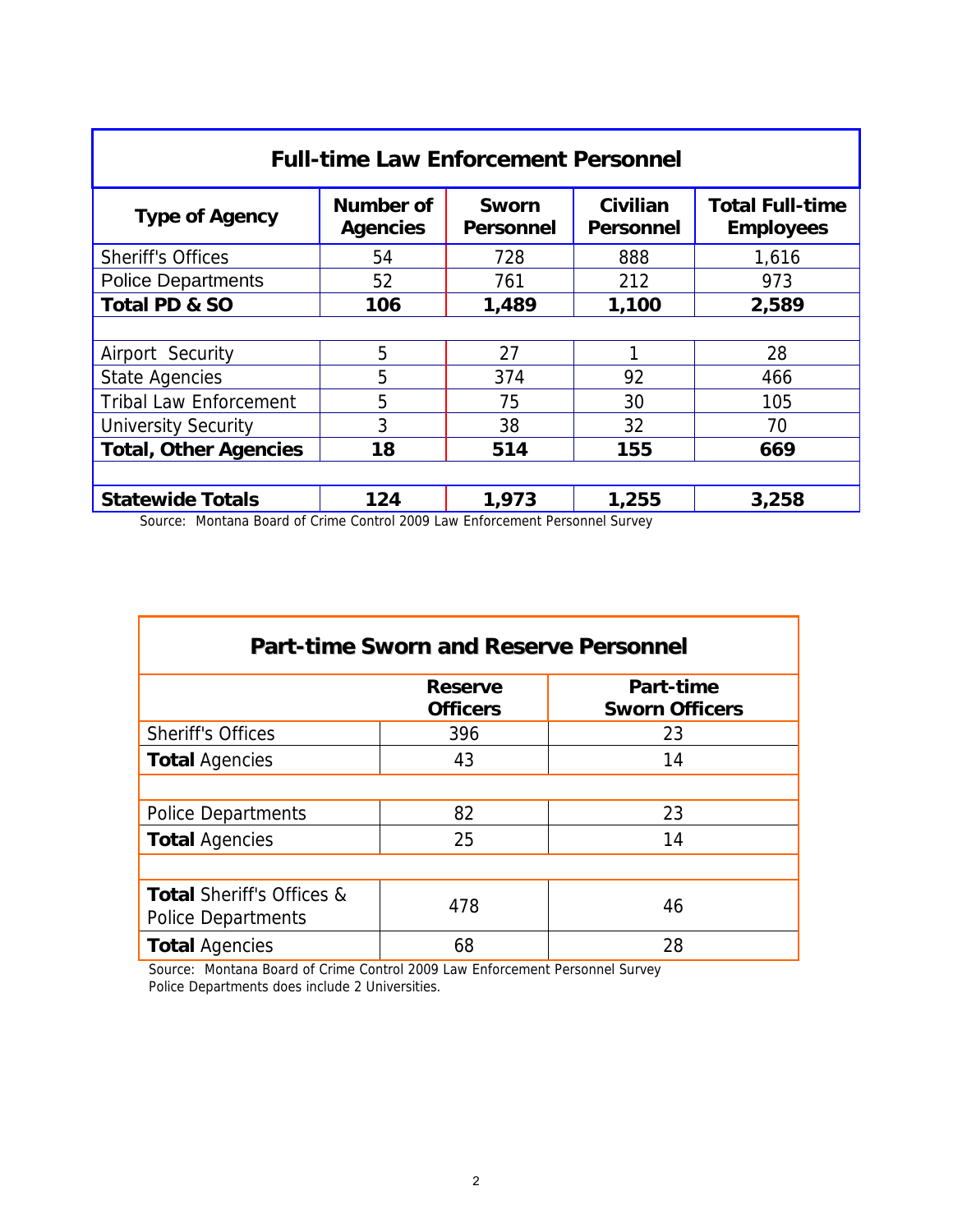| <b>Full-time Sworn Officers by Gender</b> |                                   |      |                                                      |    |  |  |  |
|-------------------------------------------|-----------------------------------|------|------------------------------------------------------|----|--|--|--|
| Agency                                    | Number of<br><b>Male Officers</b> | %    | <b>Number of</b><br><b>Female</b><br><b>Officers</b> | %  |  |  |  |
| <b>Sheriff's Offices</b>                  | 692                               | 95%  | 36                                                   | 5% |  |  |  |
| <b>Police Departments</b>                 | 705                               | 93%  | 56                                                   | 7% |  |  |  |
| <b>Subtotal</b>                           | 1,397                             | 94%  | 92                                                   | 6% |  |  |  |
| <b>Airport Security</b>                   | 27                                | 100% | 0                                                    | 0% |  |  |  |
| <b>State Agencies</b>                     | 362                               | 97%  | 12                                                   | 3% |  |  |  |
| <b>Tribal Law Enforcement</b>             | 69                                | 92%  | 6                                                    | 8% |  |  |  |
| <b>University Security</b>                | 35                                | 92%  | 3                                                    | 8% |  |  |  |
| Total                                     | 1,890                             | 94%  | 113                                                  | 6% |  |  |  |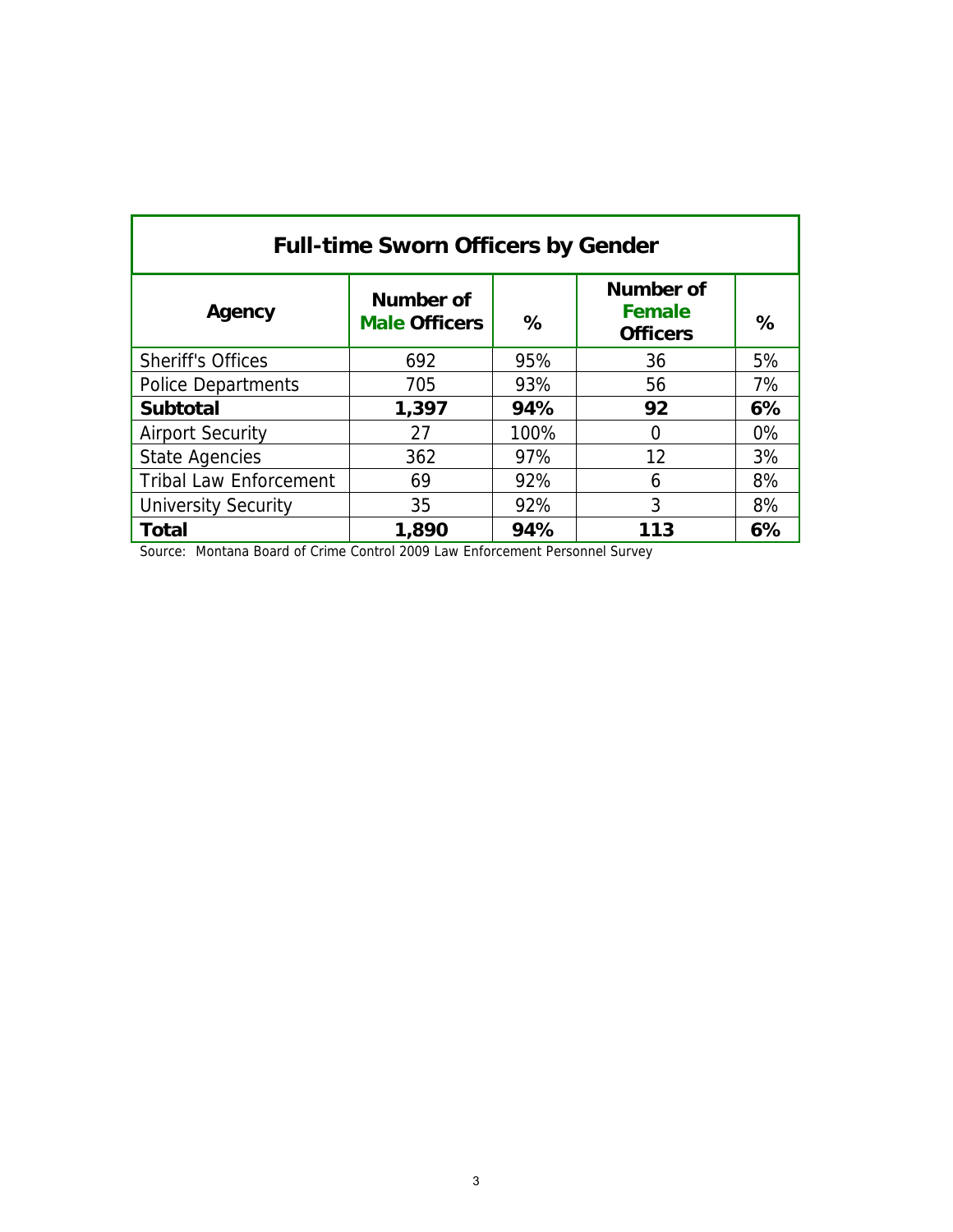| <b>Agencies with Full-time Sworn Officers</b>              |                       |                  |  |  |
|------------------------------------------------------------|-----------------------|------------------|--|--|
| <b>State Agencies</b>                                      | <b>Number of</b>      | Number of        |  |  |
|                                                            | <b>Sworn Officers</b> | <b>Civilians</b> |  |  |
| Department of Corrections                                  | 4                     | 2                |  |  |
| Fish, Wildlife and Parks                                   | $\overline{101}$      | 5                |  |  |
| <b>Gambling Investigation Bureau</b>                       | $\overline{21}$       | $\overline{3}$   |  |  |
| Department of Livestock                                    | 25                    | 27               |  |  |
| <b>Highway Patrol Division</b>                             | 223                   | 55               |  |  |
| <b>Total 5 Agencies</b>                                    | 374                   | 92               |  |  |
|                                                            |                       |                  |  |  |
| Universities                                               |                       |                  |  |  |
| Montana State University Police Department                 | 17                    | 16               |  |  |
| University of Montana Office of Public Security            | 13                    | 13               |  |  |
| Montana State University - Billings Police Department      | 8                     | 3                |  |  |
| <b>Total 3 Agencies</b>                                    | 38                    | 32               |  |  |
|                                                            |                       |                  |  |  |
| <b>Airports</b>                                            |                       |                  |  |  |
| Bert Mooney Airport Police                                 | $\overline{2}$        | $\overline{0}$   |  |  |
| <b>Billings Logan International Airport Police</b>         | 9                     | 1                |  |  |
| Gallatin Airport Authority Department of Public Safety     | 6                     | $\overline{0}$   |  |  |
| <b>Great Falls International Airport Authority Police</b>  | 1                     | $\overline{0}$   |  |  |
| Missoula International Airport Department of Public Safety | $\overline{9}$        | $\overline{0}$   |  |  |
| <b>Total 5 Agencies</b>                                    | 27                    | 1                |  |  |
|                                                            |                       |                  |  |  |
| <b>Tribal Agencies</b>                                     |                       |                  |  |  |
| BIA Office of Justice Services, Crow Agency                | 15                    | 9                |  |  |
| <b>Flathead Tribal Police Department</b>                   | 19                    | 1                |  |  |
| Fort Belknap Tribal Police Department                      | 8                     | 1                |  |  |
| Fort Peck Tribes Department of Law & Justice Police        | 22                    | 3                |  |  |
| Northern Cheyenne Agency                                   | 11                    | 16               |  |  |
| <b>Total 5 Agencies</b>                                    | 75                    | 30               |  |  |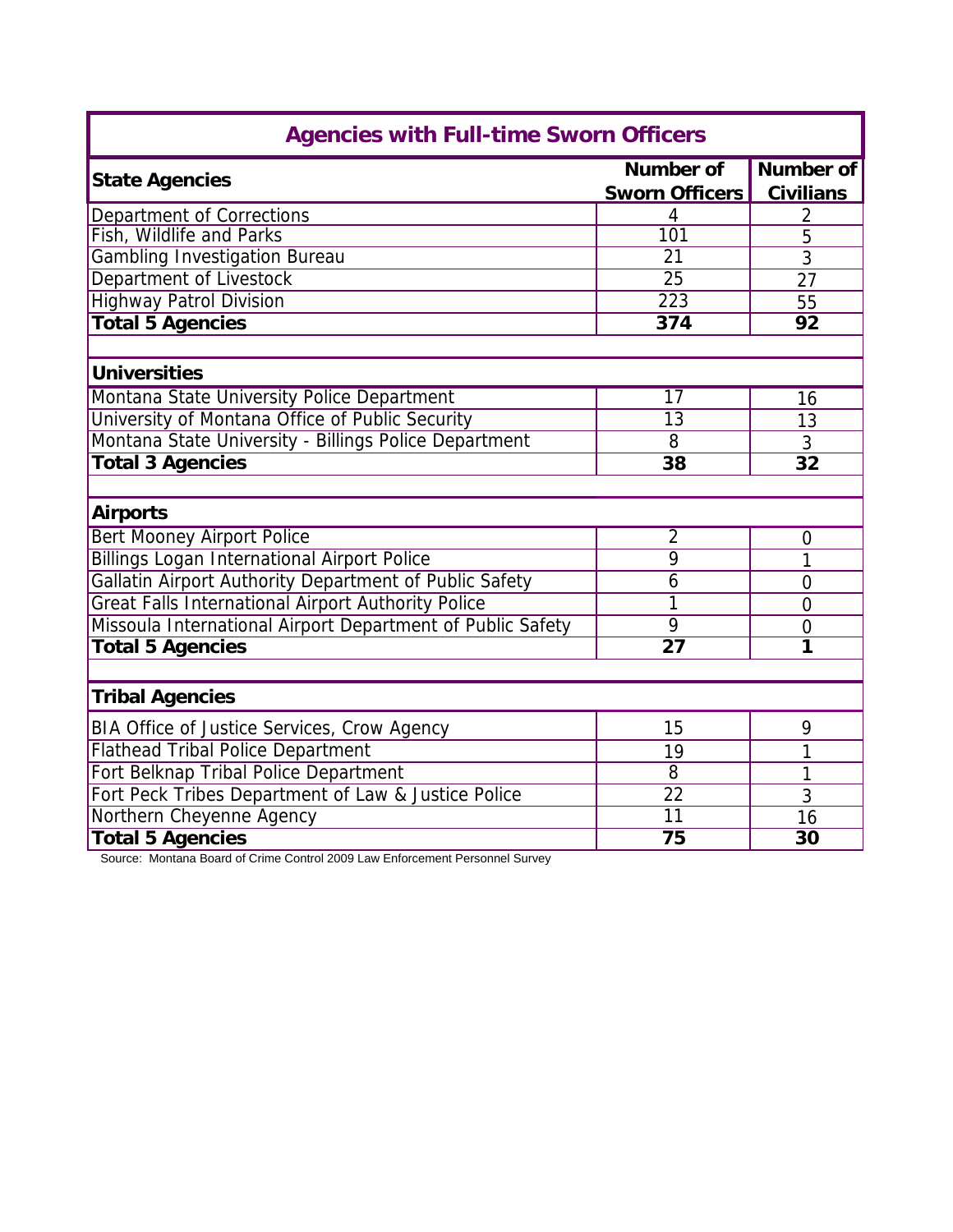|                         |            | <b>Adult</b>    | Juvenile            | <b>Total</b>            |
|-------------------------|------------|-----------------|---------------------|-------------------------|
|                         |            |                 | Detention Detention | <b>Detention</b>        |
| Agency                  | Population | <b>Officers</b> | <b>Officers</b>     | <b>Personnel</b>        |
| Beaverhead SO           | 4,682      | 5               | 0                   | 5                       |
| Big Horn SO             | 12,856     | 6               | 0                   | 6                       |
| <b>Blaine SO</b>        | 5,174      | 0               | 0                   | $\overline{0}$          |
| Broadwater SO           | 4,741      | 6               | 0                   | $\overline{6}$          |
| Carbon SO               | 5,360      | 0               | 0                   | $\overline{0}$          |
| Carter SO               | 1,221      | $\overline{0}$  | $\overline{0}$      | $\overline{0}$          |
| Cascade SO              | 22,694     | 84              | $\overline{0}$      | 84                      |
| Chouteau SO             | 3,701      | $\overline{2}$  | $\overline{0}$      | $\overline{\mathbf{c}}$ |
| Custer SO               | 3,026      | 7               | $\mathbf 0$         | 7                       |
| Daniels SO              | 1,606      | 0               | $\mathbf 0$         | $\overline{0}$          |
| Dawson SO               | 3,873      | 49              | 0                   | 49                      |
| Anaconda-Deer Lodge LEA | 8,781      | 6               | 0                   | $\overline{6}$          |
| Fallon SO               | 1,076      | 8               | 0                   | 8                       |
| Fergus SO               | 5,202      | $\overline{6}$  | $\overline{0}$      | $\overline{6}$          |
| Flathead SO             | 54,058     | 29              | 11                  | 40                      |
| Gallatin SO             | 38,005     | 31              | $\mathbf 0$         | 31                      |
| Garfield SO             | 1,174      | 0               | 0                   | $\pmb{0}$               |
| Glacier SO              | 10,197     | 6               | $\mathbf 0$         | 6                       |
| Granite SO              | 2,818      | 0               | 0                   | $\mathbf 0$             |
| Hill SO                 | 6,855      | 11              | 0                   | $\overline{11}$         |
| Jefferson SO            | 9,931      | 4               | $\mathbf 0$         | $\overline{4}$          |
| Judith Basin SO         | 1,981      | $\overline{0}$  | $\overline{0}$      | $\overline{0}$          |
| Lake County SO          | 20,714     | $\overline{18}$ | $\overline{0}$      | 18                      |
| Lewis & Clark SO        | 29,594     | $\overline{22}$ | $\overline{0}$      | $\overline{22}$         |
| <b>Liberty SO</b>       | 1,682      | 5               | $\overline{0}$      | 5                       |
| Lincoln SO              | 14,055     | 8               | $\overline{0}$      | 8                       |
| McCone SO               | 1,646      | $\mathbf 0$     | 0                   | $\frac{0}{2}$           |
| Madison SO              | 6,499      | $\overline{2}$  | 0                   |                         |
| Meagher SO              | 1,860      | 0               | $\mathbf 0$         |                         |
| Mineral SO              | 3,857      | $\overline{6}$  | $\overline{0}$      | $\overline{6}$          |
| Missoula SO             | 39,107     | 77              | 17                  | 94                      |
| Musselshell SO          | 4,497      | 0               | $\mathbf 0$         | $\overline{0}$          |
| Park SO                 | 8,684      | 7               | $\overline{0}$      | 7                       |
| Petroleum SO            | 430        | $\mathbf 0$     | $\mathbf 0$         | $\overline{0}$          |
| Phillips SO             | 3,837      | $\mathbf 0$     | $\mathbf 0$         | $\overline{0}$          |
| Pondera SO              | 3,317      | 9               | 0                   | 9                       |
| Powder River SO         | 1,220      | 3               | 3                   | <u><sub>6</sub></u>     |
| Powell SO               | 7,024      | 0               | $\boldsymbol{0}$    | $\overline{0}$          |
| Prairie SO              | 1,052      | $\mathbf 0$     | 0                   | $\overline{0}$          |
| Ravalli SO              | 32,479     | 20              | $\overline{8}$      | 28                      |
| Richland SO             | 3,804      | 4               | $\mathbf 0$         | $\overline{4}$          |
| Roosevelt SO            | 6,439      | 9               | $\mathbf 0$         | 9                       |
| Rosebud SO              | 6,819      | $\overline{4}$  | $\mathbf 0$         | $\overline{4}$          |

# **SHERIFF'S OFFICE DETENTION PERSONNEL**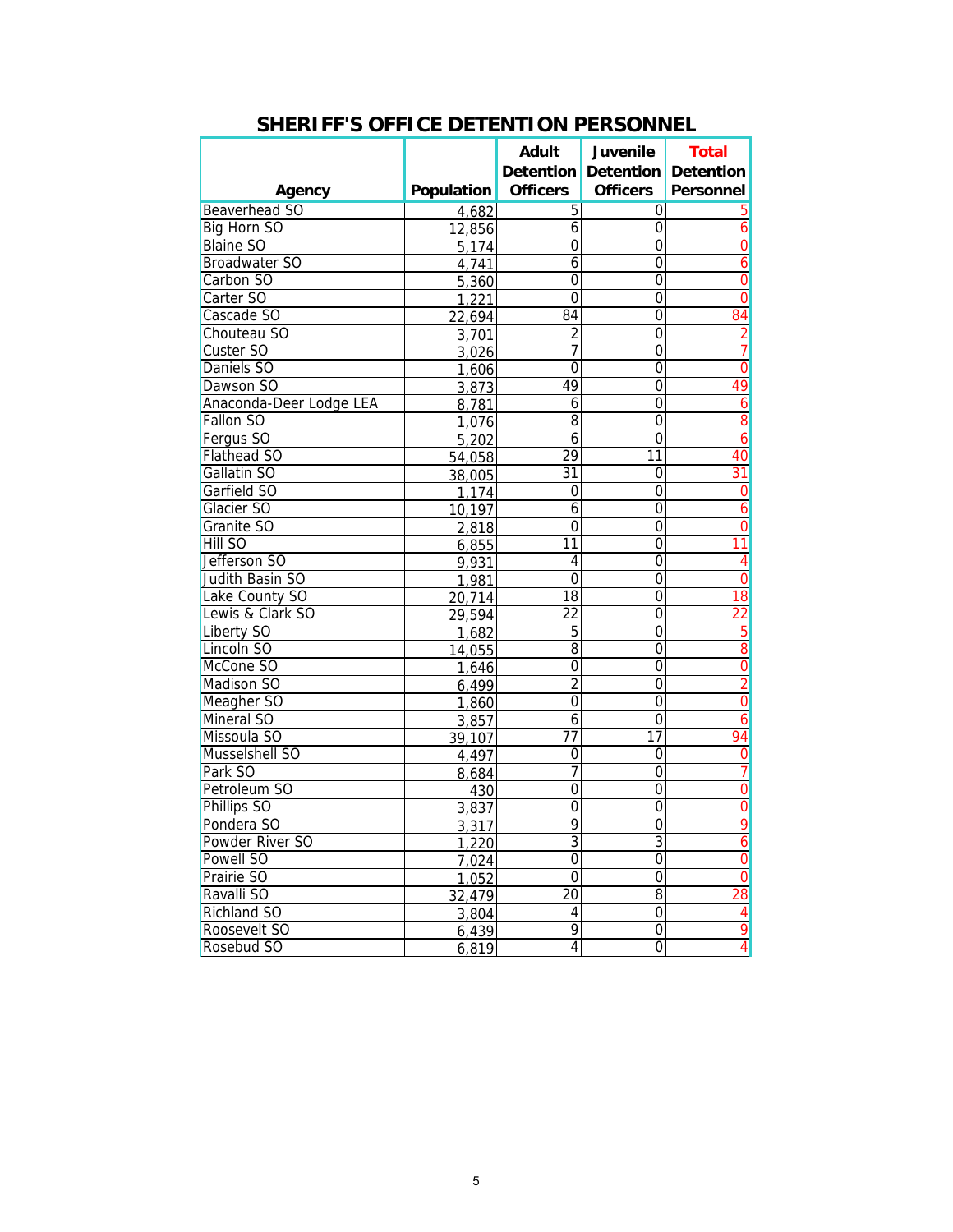| Sanders SO                  | 7,861   |     |    | 3              |
|-----------------------------|---------|-----|----|----------------|
| Sheridan SO                 | 3,204   |     |    | 0              |
| <b>Butte-Silver Bow LED</b> | 32,604  | 26  |    | 26             |
| Stillwater SO               | 6,755   |     |    | $\overline{0}$ |
| <b>Sweet Grass SO</b>       | 3,805   |     |    | 0              |
| Teton SO                    | 5,942   |     |    | 0              |
| Toole SO                    | 5,127   |     |    |                |
| Treasure SO                 | 617     |     |    | 0              |
| Valley SO                   | 3,923   |     |    | 5 <sup>1</sup> |
| Wheatland SO                | 1,984   |     |    | 0              |
| Yellowstone SO              | 31,709  | 51  | 0  | 51             |
| <b>Totals</b>               |         |     |    |                |
| <b>54 Agencies</b>          | 511,159 | 541 | 39 | <b>580</b>     |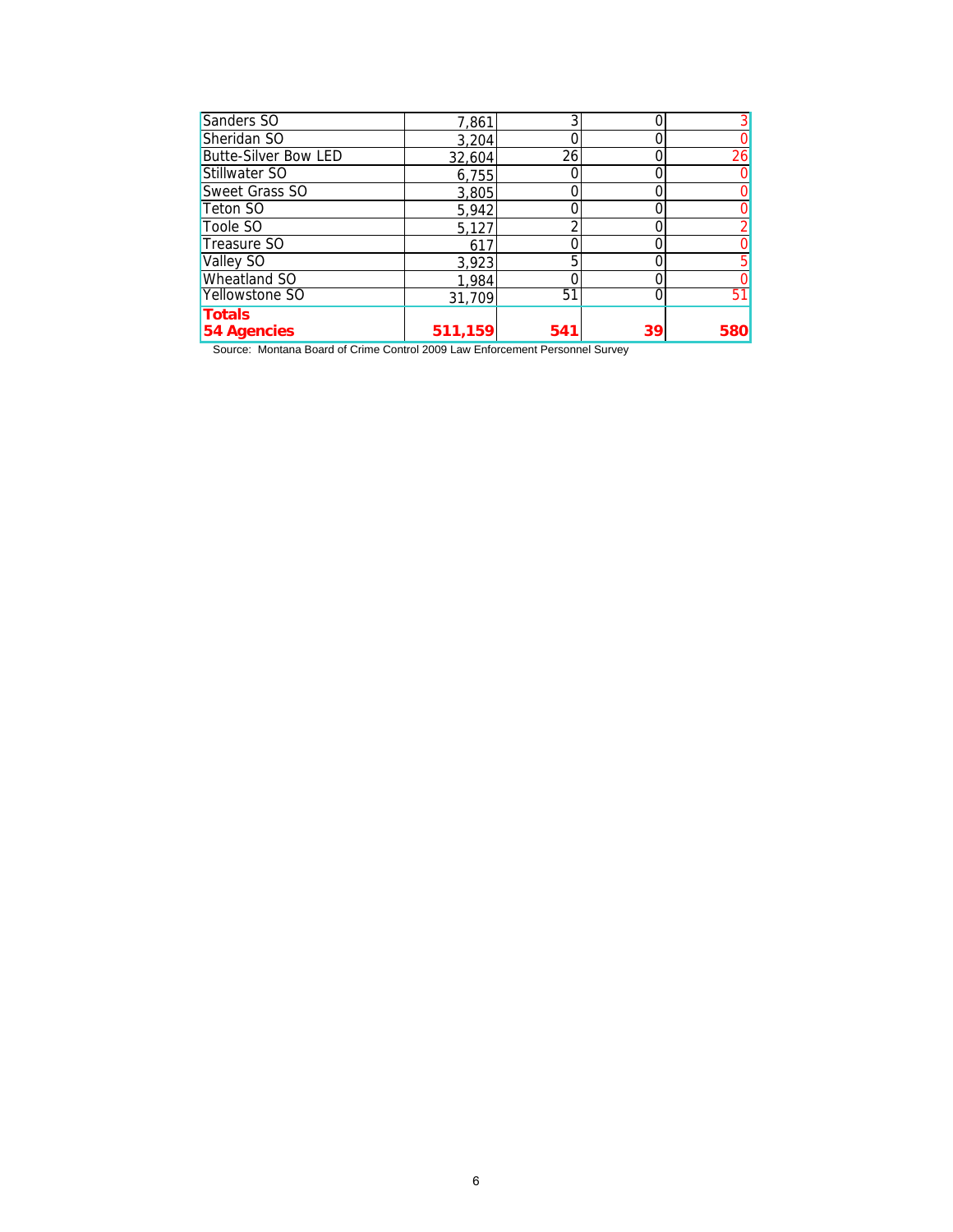|                              |                   |                 | <b>Juvenile</b>  | <b>Total</b>                  |
|------------------------------|-------------------|-----------------|------------------|-------------------------------|
|                              |                   |                 |                  | Detention Detention Detention |
| Agency                       | <b>Population</b> | <b>Officers</b> | <b>Officers</b>  | <b>Personnel</b>              |
| <b>Baker PD</b>              | 1,629             | 0               | 0                |                               |
| Belgrade PD                  | 8,485             | $\overline{0}$  | $\Omega$         | $\overline{0}$                |
| <b>Billings PD</b>           | 105,427           | $\overline{0}$  | $\overline{0}$   | $\overline{0}$                |
| <b>Boulder PD</b>            | 1,458             | 0               | 0                | 0                             |
| Bozeman PD                   | 40,910            | 0               | 0                | $\overline{0}$                |
| <b>Bridger PD</b>            | 723               | 0               | 0                | $\overline{0}$                |
| <b>Broadus PD</b>            | 456               | 0               | 0                | $\overline{0}$                |
| <b>Brockton PD</b>           | 237               | 0               | 0                | $\overline{0}$                |
| Chinook PD                   | 1,263             | $\overline{0}$  | $\overline{0}$   | $\overline{0}$                |
| Colstrip PD                  | 2,345             | $\mathbf 0$     | $\overline{0}$   | $\overline{0}$                |
| Columbia Falls PD            | 5,441             | $\overline{0}$  | $\overline{0}$   | $\overline{0}$                |
| Columbus PD                  | 1,982             | $\overline{0}$  | 0                | $\overline{0}$                |
| Conrad PD                    | 2,477             | $\overline{0}$  | $\overline{0}$   | $\overline{0}$                |
| <b>Cut Bank PD</b>           | 3,106             | $\overline{0}$  | $\overline{0}$   | $\overline{0}$                |
| Darby PD                     | 863               | 0               | 0                | $\overline{0}$                |
| Dillon PD                    | 4,186             | $\mathbf 0$     | 0                | $\overline{0}$                |
| East Helena PD               | 2,173             | $\mathbf 0$     | $\overline{0}$   | $\overline{0}$                |
| Ennis PD                     | 1,081             | 0               | 0                | 0                             |
| Eureka PD                    | 1,013             | 0               | 0                | $\overline{0}$                |
| <b>Fairview PD</b>           | 666               | $\overline{0}$  | $\overline{0}$   | $\overline{0}$                |
| Fort Benton PD               | 1,445             | $\mathbf 0$     | 0                | $\overline{0}$                |
| Fromberg PD                  | 467               | $\overline{0}$  | $\overline{0}$   | $\overline{0}$                |
| Glasgow PD                   | 2,888             | $\mathbf 0$     | $\overline{0}$   | $\overline{0}$                |
| <b>Glendive PD</b>           | 4,555             | $\overline{0}$  | 0                | 0                             |
| <b>Great Falls PD</b>        | 59,499            | $\overline{0}$  | $\overline{0}$   | 0                             |
| Hamilton PD                  | 4,951             | $\mathbf 0$     | $\overline{0}$   | $\overline{0}$                |
| Havre PD                     | 9,572             | $\overline{0}$  | 0                | 0                             |
| <b>Helena PD</b>             | 29,718            | $\overline{0}$  | $\overline{0}$   | $\overline{0}$                |
| Hot Springs PD               | 568               | 0               | 0                | $\overline{0}$                |
| Joliet PD                    | 631               | 0               | 0                |                               |
| Kalispell PD                 | 21,986            | 0               | 0                | $\frac{0}{0}$                 |
| Laurel PD                    | 6,645             | 0               | 0                | $\overline{0}$                |
| Lewistown PD                 | 5,915             | 0               | 0                | $\overline{0}$                |
| Libby PD                     | 2,925             | $\overline{0}$  | $\overline{0}$   | $\overline{0}$                |
| Livingston PD                | 7,550             | $\mathbf 0$     | $\mathbf 0$      | $\overline{0}$                |
| Manhattan PD                 | 1,649             | $\overline{0}$  | $\overline{0}$   |                               |
| Miles City PD                | 8,062             | 9               | $\mathbf 0$      | 9                             |
| Missoula PD                  | 69,479            | 0               | 0                | $\overline{0}$                |
| Montana State University PD* | 16,424            | $\overline{0}$  | $\overline{0}$   | $\overline{0}$                |
| Pinesdale PD                 | 831               | 0               | $\mathbf 0$      | $\overline{0}$                |
| Plains PD                    | 1,257             | 0               | $\mathbf 0$      | $\frac{0}{0}$                 |
| Polson PD                    | 5,356             | 0               | $\overline{0}$   |                               |
| Poplar PD                    | 861               | 0               | $\boldsymbol{0}$ | $\overline{0}$                |
| Red Lodge PD                 | 2,481             | 0               | 0                | $\overline{0}$                |

# **POLICE DEPARTMENT DETENTION PERSONNEL**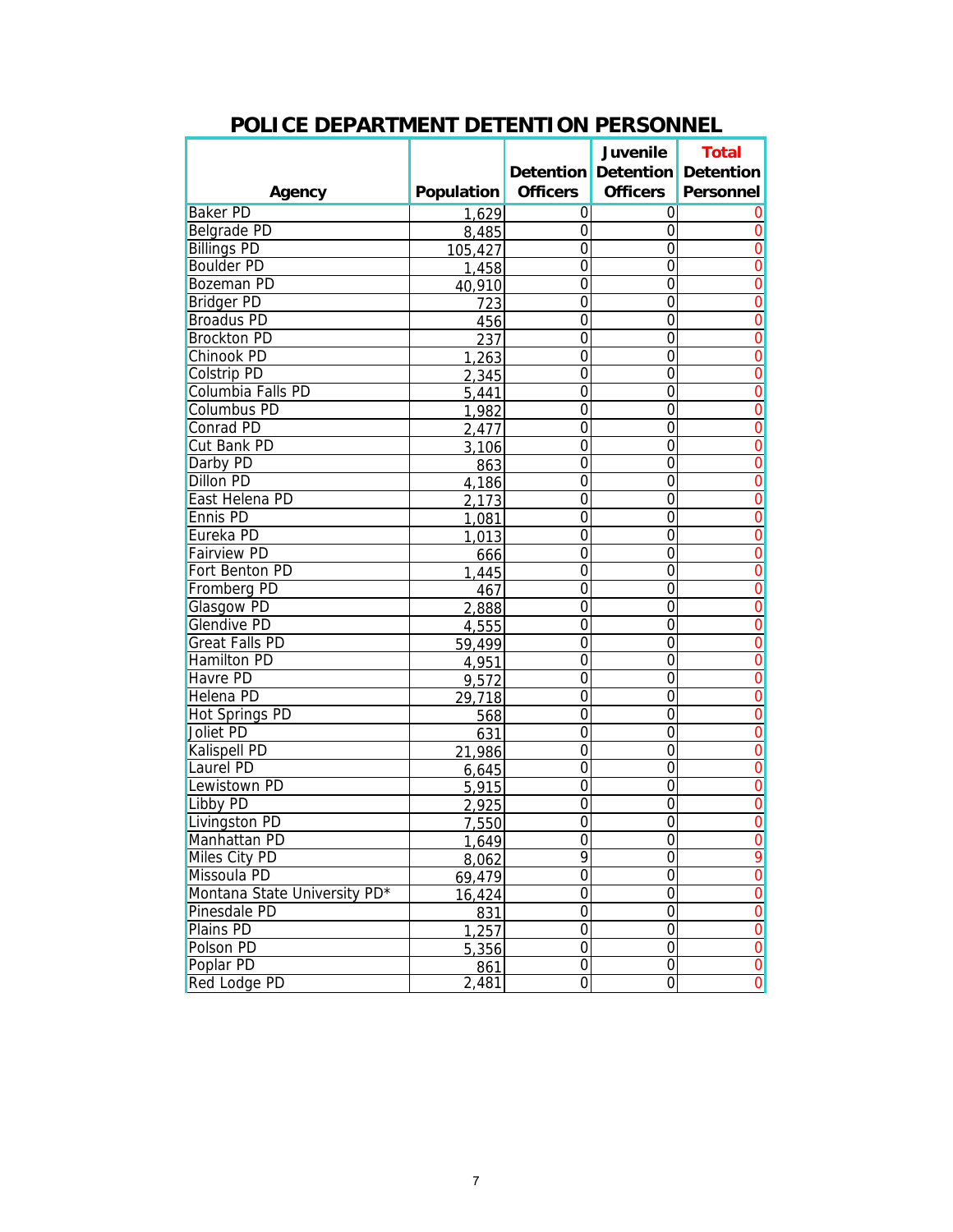| Ronan PD                        | 2,030   |  |  |
|---------------------------------|---------|--|--|
| Sidney PD                       | 4,759   |  |  |
| Stevensville PD                 | 2,036   |  |  |
| Thompson Falls PD               | 1,435   |  |  |
| Three Forks PD                  | 1,951   |  |  |
| <b>Troy PD</b>                  | 987     |  |  |
| University of Montana Office of |         |  |  |
| Public Safety*                  | 16,800  |  |  |
| <b>West Yellowstone PD</b>      | 1,554   |  |  |
| <b>Whitefish PD</b>             | 8,625   |  |  |
| <b>Wolf Point PD</b>            | 2,492   |  |  |
| <b>Totals</b>                   |         |  |  |
| <b>54 Agencies</b>              | 494,305 |  |  |

 Source: Montana Board of Crime Control 2009 Law Enforcement Personnel Survey \*Police Departments includes 2 Universities.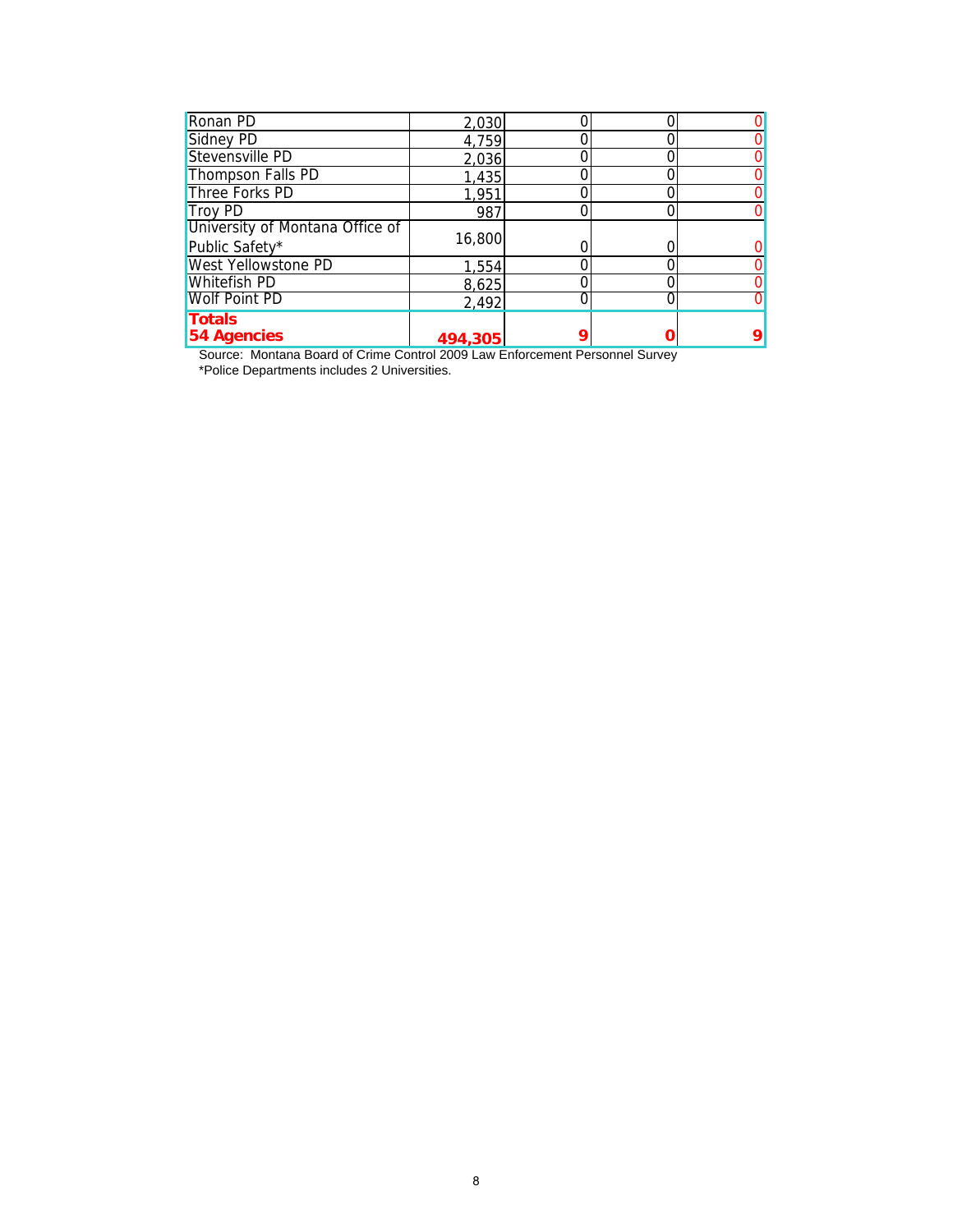#### **SHERIFF'S OFFICE FULL-TIME OFFICERS per 1,000**

| <b>Agency</b>                       | <b>Population</b> |                               | Total Full-time   Total Full-time   Total Full-time |                      | <b>Full-time Sworn</b> |  |  |
|-------------------------------------|-------------------|-------------------------------|-----------------------------------------------------|----------------------|------------------------|--|--|
|                                     |                   | <b>Male Sworn</b>             | <b>Female Sworn</b>                                 | <b>Sworn</b>         | Officers per 1,000     |  |  |
|                                     |                   |                               |                                                     |                      |                        |  |  |
|                                     |                   | Population Over 25,000<br>48  |                                                     |                      |                        |  |  |
| Flathead SO                         | 54,058<br>39,107  | 49                            | 2                                                   | 50                   | 0.92<br>1.28           |  |  |
| Missoula SO                         |                   |                               | 1                                                   | 50                   |                        |  |  |
| Gallatin SO                         | 38,005            | 45                            | 6                                                   | 51                   | 1.34                   |  |  |
| <b>Butte-Silver Bow LED</b>         | 32,604            | 41<br>29                      | 5<br>0                                              | 46<br>29             | 1.41                   |  |  |
| Ravalli SO                          | 32,479            |                               |                                                     |                      | 0.89                   |  |  |
| Yellowstone SO                      | 31,709            | 47                            | 4                                                   | 51                   | 1.61                   |  |  |
| Lewis & Clark SO                    | 29,594            | 40                            | 1                                                   | 41                   | 1.39                   |  |  |
| <b>Totals</b>                       |                   |                               |                                                     |                      |                        |  |  |
| <b>7 Agencies</b>                   | 257,556           | 299                           | 19                                                  | 318                  | 1.23                   |  |  |
|                                     |                   | Population 10,000 - 24,999    |                                                     |                      |                        |  |  |
| Cascade SO                          | 22,694            | 30                            | $\mathbf{3}$                                        | 33                   | 1.45                   |  |  |
| Lake SO                             | 20,714            | $\overline{23}$               | $\overline{2}$                                      | $\overline{25}$      | 1.21                   |  |  |
| Lincoln SO                          | 14,055            | 20                            | 0                                                   | 20                   | 1.42                   |  |  |
| Big Horn SO                         | 12,856            | 11                            | 1                                                   | 12                   | 0.93                   |  |  |
| Glacier SO                          | 10,197            | 14                            | 0                                                   | 14                   | 1.37                   |  |  |
| <b>Totals</b>                       |                   |                               |                                                     |                      |                        |  |  |
| <b>5 Agencies</b>                   | 80,516            | 98                            | 6                                                   | 104                  | 1.29                   |  |  |
|                                     |                   | Population 5,000 - 9,999      |                                                     |                      |                        |  |  |
| Jefferson SO                        | 9,931             | 13                            | $\mathbf 0$                                         | 13                   | 1.31                   |  |  |
|                                     | 8,781             | 19                            | 1                                                   | 20                   | 2.28                   |  |  |
| Anaconda-Deer Lodge LEA<br>Park SO  | 8,684             | 14                            | 1                                                   | 15                   | 1.73                   |  |  |
| Sanders SO                          | 7,861             | 6                             | 1                                                   | $\overline{7}$       | 0.89                   |  |  |
| Powell SO                           |                   | 10                            | 0                                                   | 10                   |                        |  |  |
|                                     | 7,024             |                               | 1                                                   |                      | 1.42<br>1.75           |  |  |
| Hill SO<br>Rosebud SO               | 6,855             | 11                            | 1                                                   | 12                   | 2.05                   |  |  |
|                                     | 6,819             | 13<br>$\overline{7}$          | $\Omega$                                            | 14<br>$\overline{7}$ | 1.04                   |  |  |
| Stillwater SO                       | 6,755             |                               |                                                     |                      | 1.23                   |  |  |
| Madison SO                          | 6,499             | 8                             | 0                                                   | 8                    |                        |  |  |
| Roosevelt SO                        | 6,439             | 10                            | 0                                                   | 10                   | 1.55                   |  |  |
| Teton SO                            | 5,942             | 9                             | $\boldsymbol{0}$                                    | 9                    | 1.51                   |  |  |
| Carbon SO                           | 5,360             | 8                             | 0                                                   | 8                    | 1.49                   |  |  |
| Fergus SO                           | 5,202             | 8                             | 1                                                   | 9                    | 1.73                   |  |  |
| <b>Blaine SO</b>                    | 5,174             | 9<br>11                       | $\mathbf 0$<br>1                                    | 9<br>12              | 1.74<br>2.34           |  |  |
| Toole SO                            | 5,127             |                               |                                                     |                      |                        |  |  |
| <b>Totals</b><br><b>15 Agencies</b> | 102,453           | 156                           | 7                                                   | 163                  | 1.59                   |  |  |
|                                     |                   |                               |                                                     |                      |                        |  |  |
|                                     |                   | <b>Population Under 5,000</b> |                                                     |                      |                        |  |  |
| Broadwater SO                       | 4,741             | $\,8\,$                       | $\mathbf{1}$                                        | 9                    | 1.90                   |  |  |
| Beaverhead SO                       | 4,682             | 7                             | $\mathbf 0$                                         | $\overline{7}$       | 1.50                   |  |  |
| Musselshell SO                      | 4,497             | 9                             | $\overline{0}$                                      | 9                    | 2.00                   |  |  |
| Valley SO                           | 3,923             | 7                             | 0                                                   | 7                    | 1.78                   |  |  |
| Dawson SO                           | 3,873             | 5                             | 1                                                   | 6                    | 1.55                   |  |  |
| Mineral SO                          | 3,857             | 6                             | $\mathbf 0$                                         | 6                    | 1.56                   |  |  |
| Phillips SO                         | 3,837             | $\overline{7}$                | 0                                                   | $\overline{7}$       | 1.82                   |  |  |
| Sweet Grass SO                      | 3,805             | 6                             | $\boldsymbol{0}$                                    | 6                    | 1.58                   |  |  |
| Richland SO                         | 3,804             | 8                             | 0                                                   | 8                    | 2.10                   |  |  |
| Chouteau SO                         | 3,701             | 9                             | $\boldsymbol{0}$                                    | 9                    | 2.43                   |  |  |
| Pondera SO                          | 3,317             | 9                             | $\mathbf 0$                                         | 9                    | 2.71                   |  |  |
| Sheridan SO                         | 3,204             | $\overline{6}$                | $\mathbf 0$                                         | 6                    | 1.87                   |  |  |

Custer SO 3,026606 1.98 Granite SO | 2,818 5| 0| 5| 1.77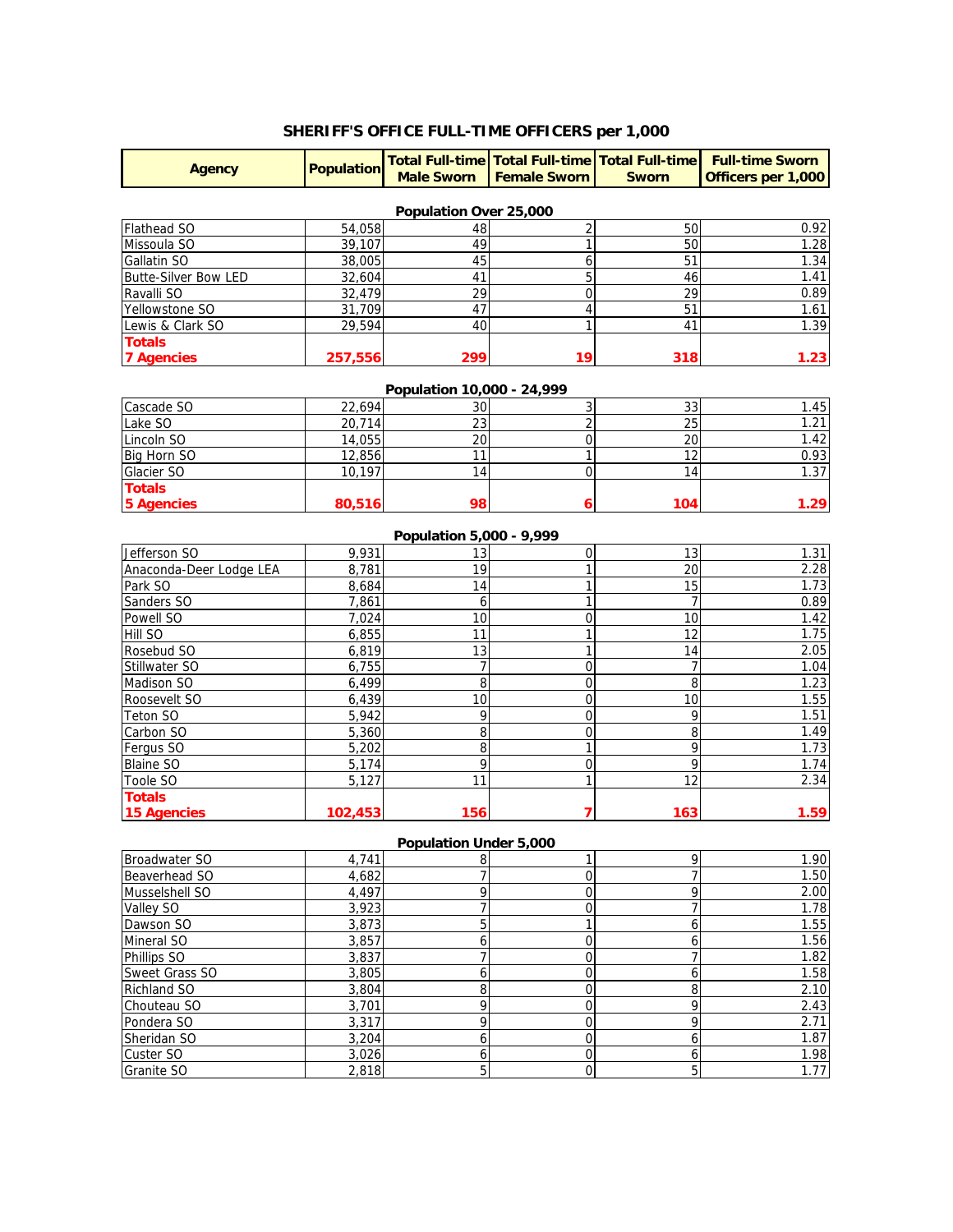| Wheatland SO              | 1,984     |                |                 | 5              | 2.52 |
|---------------------------|-----------|----------------|-----------------|----------------|------|
| Judith Basin SO           | 1,981     |                | $\mathbf{0}$    |                | 2.02 |
| Meagher SO                | 1,860     |                | 0               |                | 2.15 |
| Liberty SO                | 1,682     | 5              | $\mathbf{0}$    | 5              | 2.97 |
| McCone SO                 | 1,646     | 4              | $\Omega$        |                | 2.43 |
| Daniels SO                | 1,606     | 3              | 0               | 3              | 1.87 |
| Carter SO                 | 1,221     | 3              |                 | 3              | 2.46 |
| Powder River SO           | 1,220     | 3              | $\Omega$        | 3              | 2.46 |
| Garfield SO               | 1,174     | $\overline{2}$ | $\Omega$        | $\overline{2}$ | 1.70 |
| Fallon SO                 | 1,076     | 3              | $\Omega$        | 3              | 2.79 |
| Prairie SO                | 1,052     | 3              |                 | 3              | 2.85 |
| Treasure SO               | 617       |                |                 | $\overline{2}$ | 3.24 |
| Petroleum SO              | 430       | ำ              | $\Omega$        | C              | 4.65 |
| <b>Totals</b>             |           |                |                 |                |      |
| 27 Agencies               | 70,634    | 139            |                 | 143            | 2.02 |
| <b>Grand Totals</b>       |           |                |                 |                |      |
| 54 Agencies               | 511,159   | 692            | 36 <sub>l</sub> | 728            | 1.42 |
| <b>Totals PD &amp; SO</b> |           |                |                 |                |      |
| 108 Agencies              | 1,005,464 | 1,397          | 92              | 1,489          | 1.48 |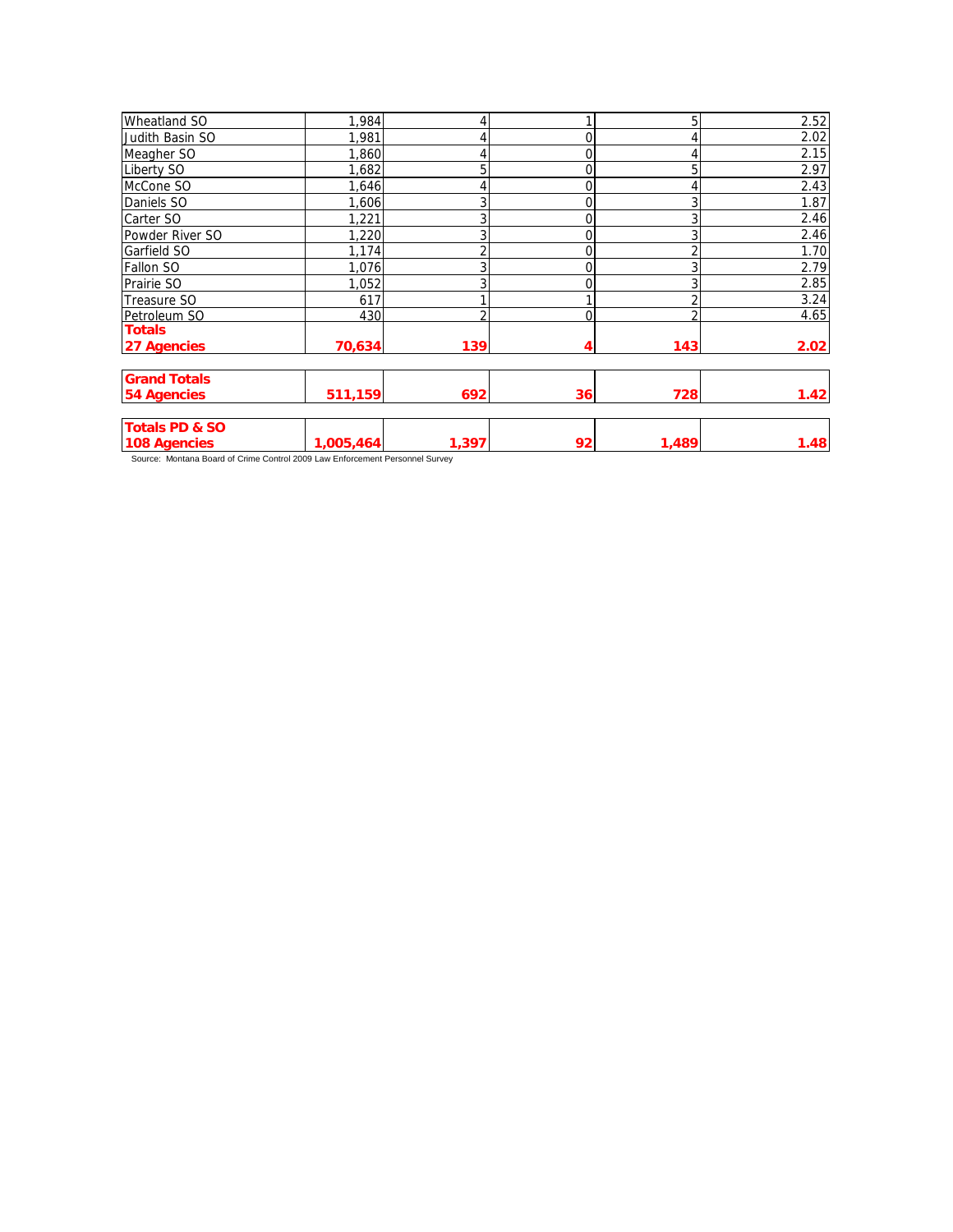# **POLICE DEPARTMENT FULL-TIME OFFICERS per 1,000**

| <b>Agency</b>                | <b>Population</b> |                                  | Total Full-time   Total Full-time   Total Full-time |                  | <b>Full-time Sworn</b> |
|------------------------------|-------------------|----------------------------------|-----------------------------------------------------|------------------|------------------------|
|                              |                   | <b>Male Sworn</b>                | <b>Female Sworn</b>                                 | <b>Sworn</b>     | Officers per 1,000     |
|                              |                   |                                  |                                                     |                  |                        |
|                              |                   | Population Over 100,000          |                                                     |                  |                        |
| <b>Billings PD</b>           | 105,427           | 131                              | 12                                                  | 143              | 1.36                   |
| <b>Totals</b>                |                   |                                  |                                                     |                  |                        |
| 1 Agency                     | 105,427           | 131                              | 12                                                  | 143              | 1.36                   |
|                              |                   | Population 50,000 - 99,999       |                                                     |                  |                        |
| Missoula PD                  | 69,479            | 87                               | 14                                                  | 101              | 1.45                   |
| <b>Great Falls PD</b>        | 59,499            | 75                               | 4                                                   | 79               | 1.33                   |
| <b>Totals</b>                |                   |                                  |                                                     |                  |                        |
| 2 Agencies                   | 128,978           | 162                              | 18                                                  | 180              | 1.40                   |
|                              |                   |                                  |                                                     |                  |                        |
| Bozeman PD                   | 40,910            | Population 25,000 - 49,999<br>30 | 5                                                   | 35               | 0.86                   |
| Helena PD                    | 29,718            | 50                               | 3                                                   | 53               | 1.78                   |
| <b>Totals</b>                |                   |                                  |                                                     |                  |                        |
| 2 Agencies                   | 70,628            | 80                               | 8                                                   | 88               | 1.25                   |
|                              |                   |                                  |                                                     |                  |                        |
| Kalispell PD                 | 21,986            | Population 10,000 - 24,999<br>28 | $\overline{3}$                                      | 31               | 1.41                   |
| University of Montana Office |                   |                                  |                                                     |                  |                        |
| of Public Security*          | 16,800            | 13                               | $\overline{0}$                                      | 13               | 0.77                   |
| Montana State University PD* | 16,424            | 15                               | $\overline{2}$                                      | 17               | 1.04                   |
| <b>Totals</b>                |                   |                                  |                                                     |                  |                        |
| 3 Agencies                   | 55,210            | 56                               | 5                                                   | 61               | 1.10                   |
|                              |                   |                                  |                                                     |                  |                        |
| Havre PD                     | 9,572             | Population 5,000 - 9,999<br>19   | $\overline{0}$                                      | 19               | 1.98                   |
| Whitefish PD                 | 8,625             | 17                               | $\overline{0}$                                      | 17               | 1.97                   |
| <b>Belgrade PD</b>           | 8,485             | 15                               | $\overline{0}$                                      | 15               | 1.77                   |
| Miles City PD                | 8,062             | 17                               | $\mathbf 0$                                         | 17               | 2.11                   |
| Livingston PD                | 7,550             | 12                               | $\overline{a}$                                      | 14               | 1.85                   |
| Laurel PD                    | 6,645             | 12                               | $\mathbf 0$                                         | 12               | 1.81                   |
| Lewistown PD                 | 5,915             | 14                               | $\overline{0}$                                      | 14               | 2.37                   |
| Columbia Falls PD            | 5,441             | 9                                | $\overline{0}$                                      | 9                | 1.65                   |
| Polson PD                    | 5,356             | 10                               | 1                                                   | 11               | 2.05                   |
| <b>Totals</b>                |                   |                                  |                                                     |                  |                        |
| 9 Agencies                   | 65,651            | 125                              | 3                                                   | 128              | 1.95                   |
|                              |                   | <b>Population Under 5,000</b>    |                                                     |                  |                        |
| Hamilton PD                  | 4,951             | 14                               | 1                                                   | 15               | 3.03                   |
| Sidney PD                    | 4,759             | 9                                | $\mathbf{1}$                                        | 10               | 2.10                   |
| <b>Glendive PD</b>           | 4,555             | 8                                | 1                                                   | 9                | 1.98                   |
| Dillon PD                    | 4,186             | 8                                | $\overline{0}$                                      | 8                | 1.91                   |
| Cut Bank PD                  | 3,106             | 7                                | $\overline{0}$                                      | $\overline{7}$   | 2.25                   |
| Libby PD                     | 2,925             | 4                                | 1                                                   | 5                | 1.71                   |
| <b>Glasgow PD</b>            | 2,888             | 9                                | $\overline{0}$                                      | 9                | 3.12                   |
| Wolf Point PD                | 2,492             | 6                                | $\overline{a}$                                      | 8                | 3.21                   |
| Red Lodge PD                 | 2,481             | 7                                | $\overline{0}$                                      | $\overline{7}$   | 2.82                   |
| Conrad PD                    | 2,477             | 5                                | $\mathbf 0$                                         | $\overline{5}$   | 2.02                   |
| Colstrip PD                  | 2,345             | $\overline{5}$                   | 1                                                   | $\boldsymbol{6}$ | 2.56                   |
| East Helena PD               | 2,173             | 4                                | $\overline{0}$                                      | 4                | 1.84                   |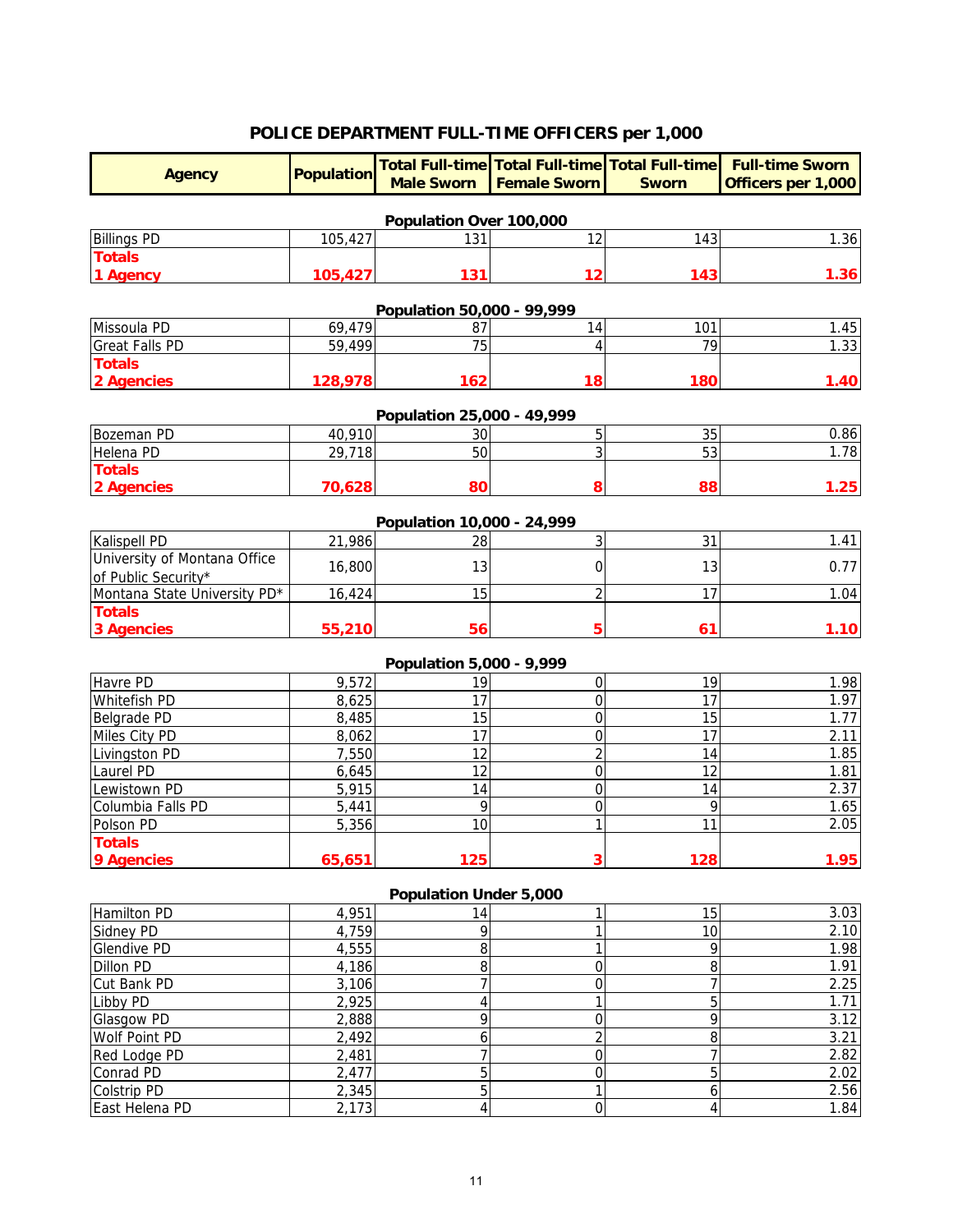| Stevensville PD           | 2,036     | 3              | $\overline{0}$ | 3              | 1.47 |
|---------------------------|-----------|----------------|----------------|----------------|------|
| Ronan PD                  | 2,030     | 6              | $\overline{0}$ | 6              | 2.96 |
| Columbus PD               | 1,982     | 4              | $\overline{0}$ | 4              | 2.02 |
| Three Forks PD            | 1,951     | $\overline{3}$ | $\overline{0}$ | 3              | 1.54 |
| Manhattan PD              | 1,649     | $\overline{2}$ | 1              | 3              | 1.82 |
| <b>Baker PD</b>           | 1,629     | 3              | $\overline{0}$ | 3              | 1.84 |
| West Yellowstone PD       | 1,554     | 5              | $\overline{0}$ | 5              | 3.22 |
| <b>Boulder PD</b>         | 1,458     | $\overline{2}$ |                | 3              | 2.06 |
| Fort Benton PD            | 1,445     | 4              | 0              | $\overline{4}$ | 2.77 |
| Thompson Falls PD         | 1,435     | 3              | $\overline{0}$ | 3              | 2.09 |
| Chinook PD                | 1,263     | $\overline{4}$ | $\overline{0}$ | 4              | 3.17 |
| Plains PD                 | 1,257     | 3              | $\overline{0}$ | 3              | 2.39 |
| <b>Ennis PD</b>           | 1,081     | $\overline{1}$ | $\overline{0}$ | 1              | 0.93 |
| Eureka PD                 | 1,013     | $\overline{2}$ | $\overline{0}$ | $\overline{2}$ | 1.97 |
| <b>Troy PD</b>            | 987       | 3              | $\overline{0}$ | 3              | 3.04 |
| Darby PD                  | 863       | $\overline{2}$ | $\overline{0}$ | $\overline{2}$ | 2.32 |
| Poplar PD                 | 861       | $\overline{3}$ | $\overline{0}$ | 3              | 3.48 |
| Pinesdale PD              | 831       | $\overline{3}$ | $\overline{0}$ | 3              | 3.61 |
| <b>Bridger PD</b>         | 723       | $\overline{2}$ | $\mathbf 0$    | $\overline{2}$ | 2.77 |
| <b>Fairview PD</b>        | 666       | $\overline{1}$ | 1              | $\overline{2}$ | 3.00 |
| Joliet PD                 | 631       | 1              | $\overline{0}$ | 1              | 1.58 |
| Hot Springs PD            | 568       | $\overline{c}$ | $\overline{0}$ | $\overline{c}$ | 3.52 |
| Fromberg PD               | 467       | 1              | $\overline{0}$ | $\mathbf{1}$   | 2.14 |
| <b>Broadus PD</b>         | 456       | 1              | $\overline{0}$ | 1              | 2.19 |
| <b>Brockton PD</b>        | 237       | 1              | $\overline{0}$ | 1              | 4.22 |
| <b>Totals</b>             |           |                |                |                |      |
| 37 Agencies               | 68,411    | 151            | 10             | 161            | 2.35 |
| <b>Grand Totals</b>       |           |                |                |                |      |
| <b>54 Agencies</b>        | 494,305   | 705            | 56             | 761            | 1.54 |
| <b>Totals PD &amp; SO</b> |           |                |                |                |      |
| 108 Agencies              | 1,005,464 | 1,397          | 92             | 1,489          | 1.48 |

\*Police Departments includes 2 Universities.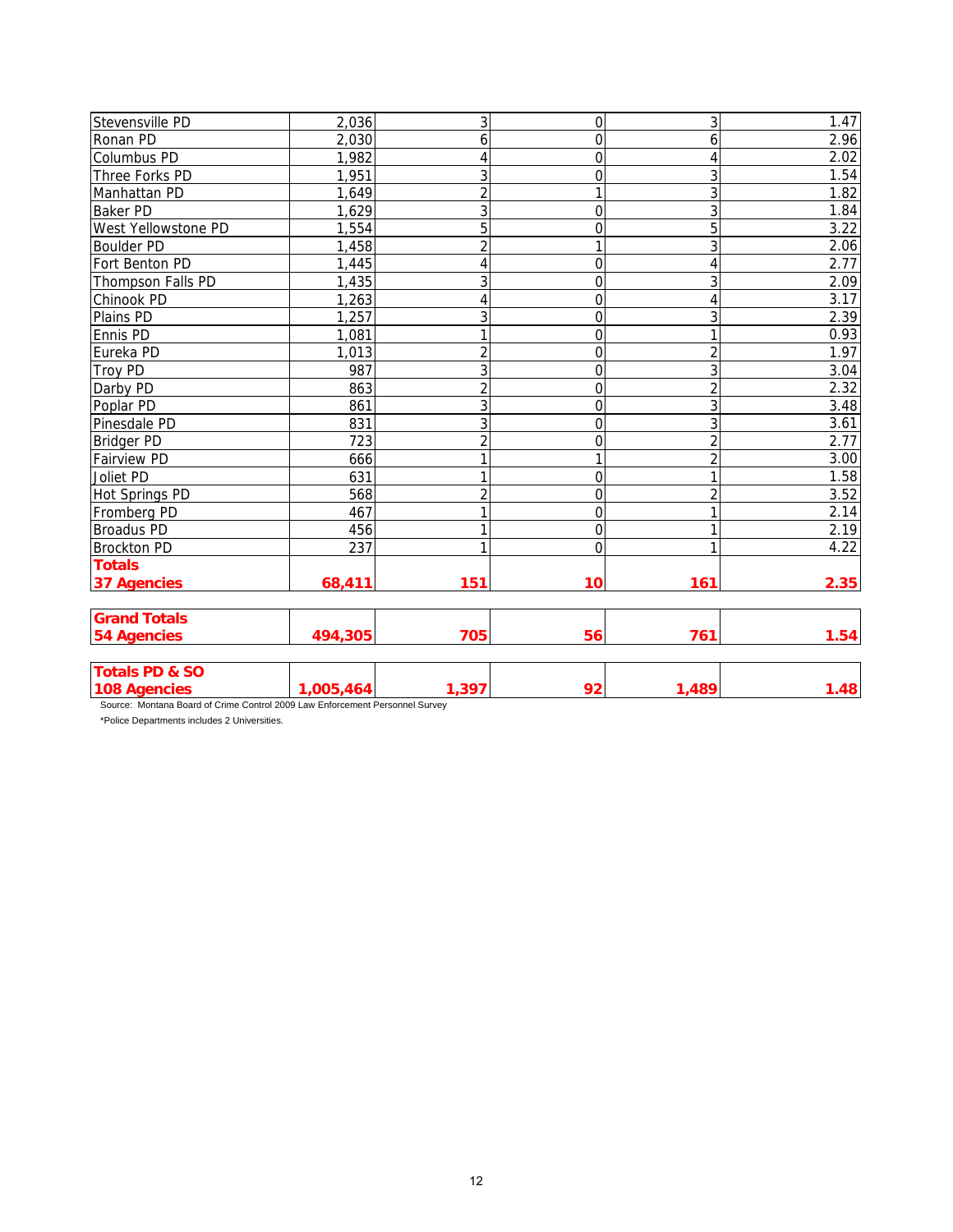# **SHERIFF'S OFFICE AVERAGE STARTING SALARY**

|                                |                     | <b>Law Enforcement Officer</b> | <b>Total Full-time</b> | <b>Total Full-time</b>                             | <b>Total</b>   |
|--------------------------------|---------------------|--------------------------------|------------------------|----------------------------------------------------|----------------|
| <b>Agency</b>                  | <b>Population</b>   | <b>Average Salary</b>          |                        | <b>Sworn Officers Civilian Employees Employees</b> |                |
|                                |                     |                                |                        |                                                    |                |
|                                |                     | Population Over 25,000         |                        |                                                    |                |
| Flathead SO                    | 54,058              |                                | 50                     | 67                                                 | 117            |
| Missoula SO                    | 39,107              |                                | 50                     | 122                                                | 172            |
| Gallatin SO                    | 38,005              |                                | 51                     | 38                                                 | 89             |
| Ravalli SO                     | 32,604              |                                | 46                     | 48                                                 | 94             |
| <b>Butte-Silver Bow LED</b>    | 32,479              |                                | 29                     | 34                                                 | 63             |
| Yellowstone SO                 | 31,709              |                                | 51                     | 109                                                | 160            |
| Lewis & Clark SO               | 29,594              |                                | 41                     | 30                                                 | 71             |
| <b>Totals</b>                  | <b>Average Size</b> | <b>Average Salary</b>          |                        |                                                    |                |
| <b>7 Agencies</b>              | 36,794              | \$43,509.48                    | 318                    | 448                                                | 766            |
|                                |                     |                                |                        |                                                    |                |
| Cascade SO                     |                     | Population 10,000 - 24,999     |                        |                                                    |                |
|                                | 22,694              |                                | 33                     | 97                                                 | 130            |
| Lake County SO                 | 20,714              |                                | 25                     | 33                                                 | 58             |
| Lincoln SO                     | 14,055              |                                | 20                     | 17                                                 | 37             |
| Big Horn SO                    | 12,856              |                                | 12                     | 17                                                 | 29             |
| Glacier SO                     | 10,197              |                                | 14                     | $\overline{7}$                                     | 21             |
| <b>Totals</b>                  | <b>Average Size</b> | <b>Average Salary</b>          |                        |                                                    |                |
| <b>5 Agencies</b>              | 16,103              | \$37,340.44                    | 104                    | 171                                                | 275            |
|                                |                     | Population 5,000 - 9,999       |                        |                                                    |                |
| Jefferson SO                   | 9,931               |                                | 13                     | 9                                                  | 22             |
| Anaconda-Deer Lodge LEA        | 8,781               |                                | 20                     | 16                                                 | 36             |
| Park SO                        | 8,684               |                                | 15                     | 8                                                  | 23             |
| Sanders SO                     | 7,861               |                                | $\overline{7}$         | 10                                                 | 17             |
| Hill SO                        | 6,855               |                                | 12                     | 16                                                 | 28             |
| Rosebud SO                     | 6,819               |                                | 14                     | 11                                                 | 25             |
| Stillwater SO                  | 6,755               |                                | $\overline{7}$         | 5                                                  | 12             |
| Madison SO                     | 6,499               |                                | 8                      | 6                                                  | 14             |
| Roosevelt SO                   | 6,439               |                                | 10                     | 22                                                 | 32             |
| Teton SO                       | 5,942               |                                | 9                      | 3                                                  | 12             |
| Carbon SO                      | 5,360               |                                | 8                      | 5                                                  | 13             |
| Fergus SO                      | 5,202               |                                | 9                      | 12                                                 | 21             |
| <b>Blaine SO</b>               | 5,174               |                                | 9                      | 5                                                  | 14             |
| Toole SO                       | 5,127               |                                | 12                     | 8                                                  | 20             |
| <b>Totals</b>                  | <b>Average Size</b> | <b>Average Salary</b>          |                        |                                                    |                |
| <b>14 Agencies</b>             | 6,816               | \$36,436.34                    | 153                    | 136                                                | 289            |
|                                |                     |                                |                        |                                                    |                |
|                                |                     | Population Under 5,000         |                        |                                                    |                |
| Broadwater SO<br>Beaverhead SO | 4.741               |                                | 9                      | 13                                                 | 22             |
|                                | 4,682               |                                | 7                      | 11                                                 | 18             |
| Musselshell SO                 | 4,497               |                                | 9                      | $\boldsymbol{0}$                                   | 9              |
| Valley SO                      | 3,923               |                                | $\overline{7}$         | 9                                                  | 16             |
| Dawson SO                      | 3,873               |                                | 6                      | $10$                                               | 16             |
| Mineral SO                     | 3.857               |                                | 6                      | 11                                                 | 17             |
| Phillips SO                    | 3,837               |                                | $\overline{7}$         | $\overline{4}$                                     | 11             |
| Sweet Grass SO                 | 3,805               |                                | 6                      | 6                                                  | 12             |
| Richland SO                    | 3,804               |                                | 8                      | 9                                                  | 17             |
| Chouteau SO                    | 3,701               |                                | 9                      | 10                                                 | 19             |
| Pondera SO                     | 3,317               |                                | 9                      | 1                                                  | 10             |
| Sheridan SO                    | 3,204               |                                | 6                      | $\overline{4}$                                     | 10             |
| Custer SO                      | 3,026               |                                | 6                      | 9                                                  | 15             |
| Granite SO                     | 2,818               |                                | 5                      | $\overline{4}$                                     | 9              |
| Wheatland SO                   | 1,984               |                                | 5                      | 5                                                  | 10             |
| Judith Basin SO                | 1,981               |                                | 4                      | 1                                                  | 5              |
| Meagher SO                     | 1,860               |                                | $\overline{4}$         | $\overline{7}$                                     | 11             |
| Liberty SO                     | 1,682               |                                | 5                      | 4                                                  | 9              |
| McCone SO                      | 1,646               |                                | 4                      | $\boldsymbol{0}$                                   | $\overline{4}$ |
| Daniels SO                     | 1,606               |                                | 3                      | 0                                                  | 3              |
| Carter SO                      | 1,221               |                                | 3                      | 0                                                  | 3              |
| Powder River SO                | 1,220               |                                | 3                      | 8                                                  | 11             |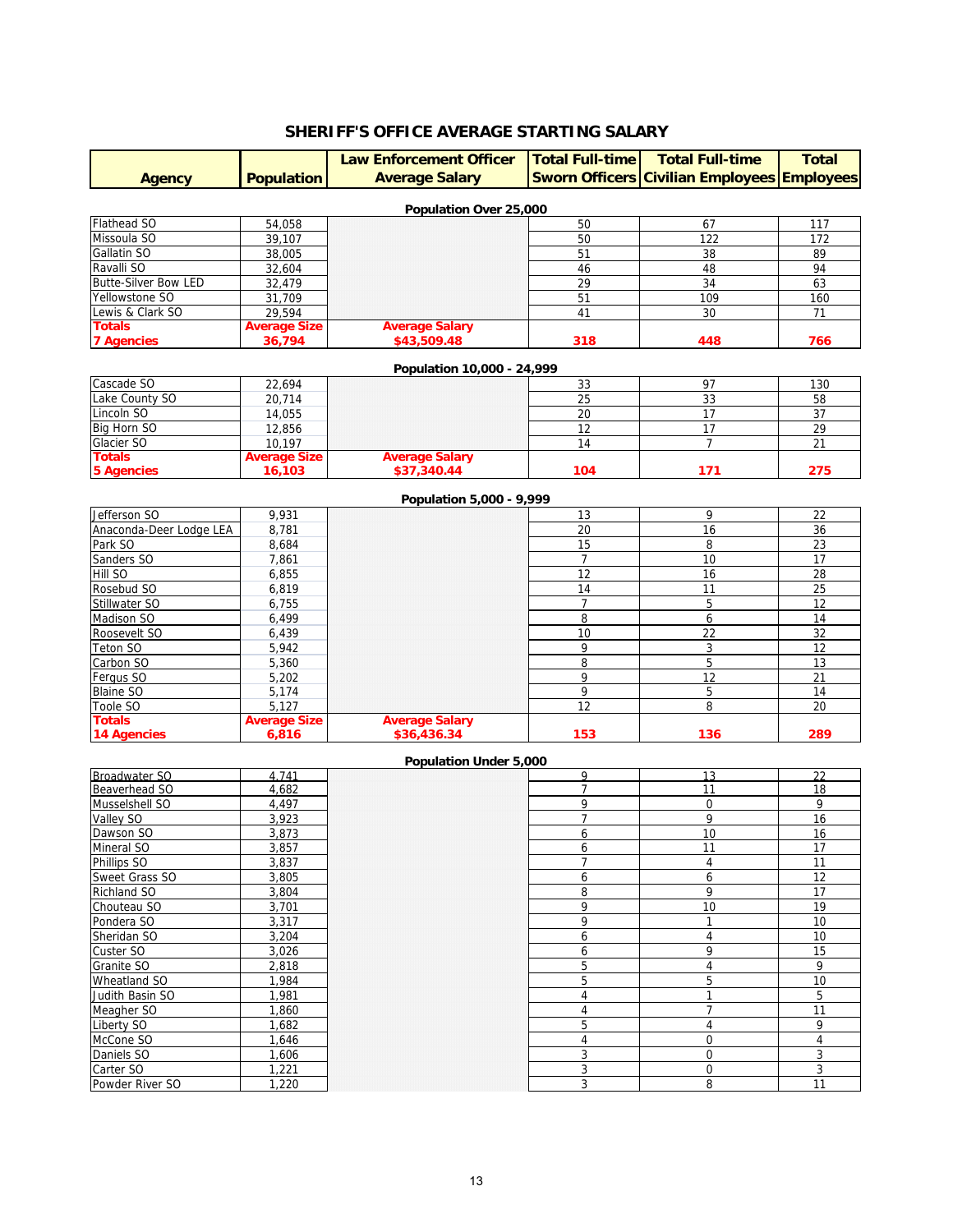| Garfield SO   | 174                 |                       |     |     |     |
|---------------|---------------------|-----------------------|-----|-----|-----|
| Fallon SO     | .076                |                       |     |     |     |
| Prairie SO    | 1,052               |                       |     |     |     |
| Treasure SO   | 61.                 |                       |     |     |     |
| Petroleum SO  | 430                 |                       |     |     |     |
| <b>Totals</b> | <b>Average Size</b> | <b>Average Salary</b> |     |     |     |
| 27 Agencies   | 2.616               | \$32,285.40           | 143 | 126 | 269 |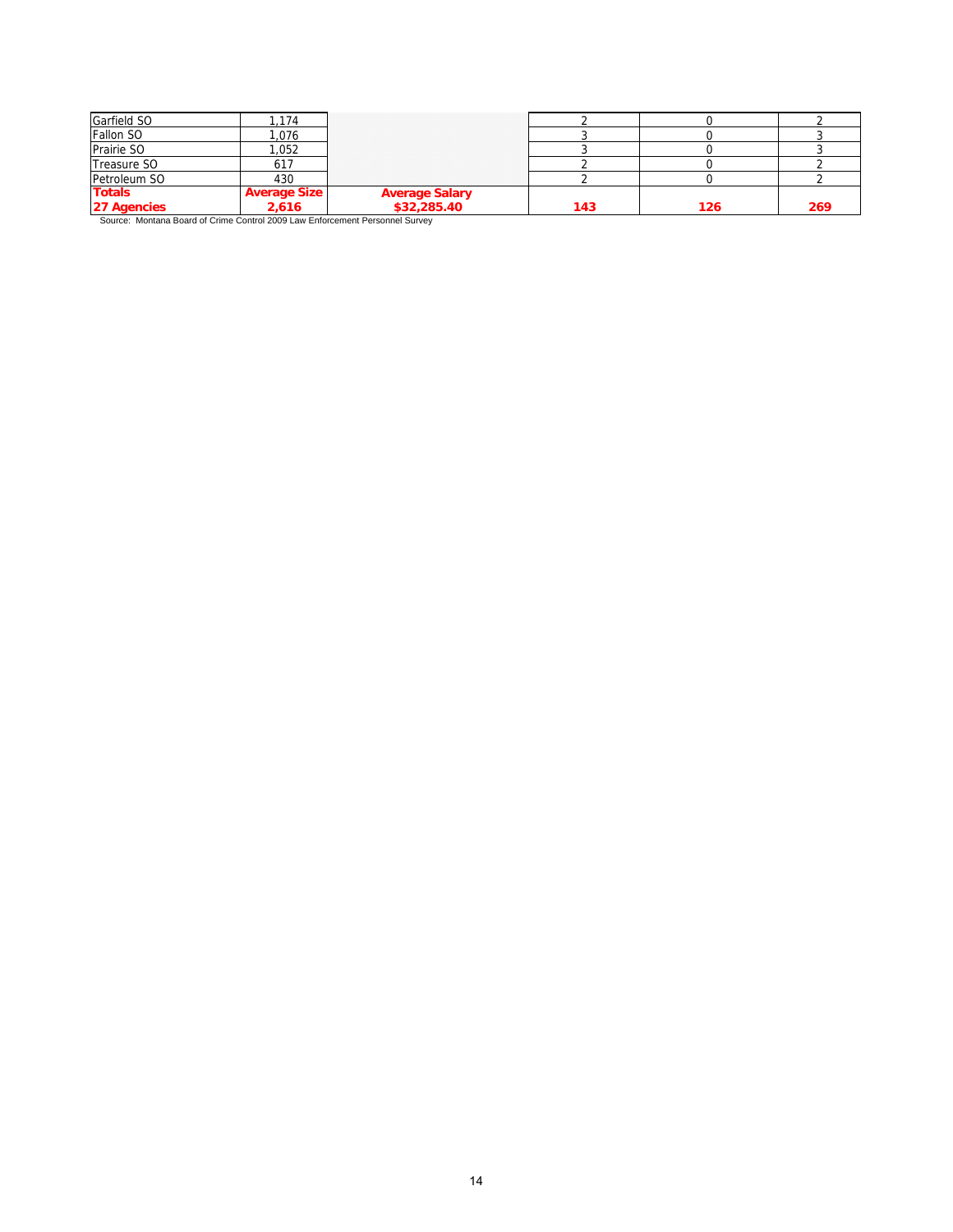#### **POLICE DEPARTMENT AVERAGE STARTING SALARY**

|                                 |                               | <b>Law Enforcement Officer</b> | <b>Total Full-time</b>  | <b>Total Full-time</b>    | <b>Total</b>     |
|---------------------------------|-------------------------------|--------------------------------|-------------------------|---------------------------|------------------|
| <b>Agency</b>                   | <b>Population</b>             | <b>Average Salary</b>          | <b>Sworn Officers</b>   | <b>Civilian Employees</b> | <b>Employees</b> |
|                                 |                               |                                |                         |                           |                  |
| <b>Billings PD</b>              |                               | Population 50,000 - 110,000    |                         |                           |                  |
| Missoula PD                     | 105,427                       |                                | 143<br>101              | 20<br>21                  | 163              |
|                                 | 69,479<br>59,499              |                                |                         |                           | 122              |
| <b>Great Falls PD</b>           |                               | <b>Average Salary</b>          | 79                      | 39                        | 118              |
| <b>3 Agencies</b>               | <b>Average Size</b><br>78,135 | \$41,824.00                    | 323                     | 80                        | 403              |
|                                 |                               |                                |                         |                           |                  |
| Bozeman PD                      |                               | Population 20,000 - 49,999     |                         |                           |                  |
|                                 | 40,910                        |                                | 35                      | 10                        | 45               |
| Helena PD                       | 29,718                        |                                | 53                      | 21                        | 74               |
| Kalispell PD                    | 21,986                        | <b>Average Salary</b>          | 31                      | 10                        | 41               |
| <b>3 Agencies</b>               | <b>Average Size</b><br>30,871 | \$44,799.33                    | 119                     | 41                        | 160              |
|                                 |                               |                                |                         |                           |                  |
| University of Montana Office of |                               | Population 10,000 - 19,999     |                         |                           |                  |
| Public Security*                | 16,800                        |                                | 13                      | 13                        | 26               |
| Montana State University PD*    | 16,424                        |                                | 17                      | 16                        | 33               |
|                                 | <b>Average Size</b>           | <b>Average Salary</b>          |                         |                           |                  |
| 2 Agencies                      | 16,612                        | \$51,083.66                    | 30                      | 29                        | 59               |
|                                 |                               |                                |                         |                           |                  |
| Havre PD                        | 9,572                         | Population 5,000 - 9,999       | 19                      | 6                         | 25               |
| <b>Whitefish PD</b>             | 8,625                         |                                | 17                      | 5                         | 22               |
| <b>Belgrade PD</b>              | 8,485                         |                                | 15                      | 3                         | 18               |
| Miles City PD                   | 8,062                         |                                | 17                      | $\mathbf{1}$              | 18               |
| Livingston PD                   | 7,550                         |                                | 14                      | $\mathbf{1}$              | 15               |
| Laurel PD                       | 6,645                         |                                | 12                      | 4                         | 16               |
| Lewistown PD                    | 5,915                         |                                | 14                      | 6                         | 20               |
| Columbia Falls PD               | 5,441                         |                                | 9                       | 5                         | 14               |
| Polson PD                       | 5,356                         |                                | 11                      | $\mathbf{1}$              | 12               |
|                                 | <b>Average Size</b>           | <b>Average Salary</b>          |                         |                           |                  |
| 9 Agencies                      | 7,295                         | \$35,329.09                    | 128                     | 32                        | 160              |
|                                 |                               |                                |                         |                           |                  |
| Hamilton PD                     | 4,951                         | <b>Population Under 5,000</b>  | 15                      | 1                         |                  |
| Sidney PD                       | 4,759                         |                                | 10                      | $\mathbf{1}$              | 16<br>11         |
| <b>Glendive PD</b>              | 4,555                         |                                | 9                       | 5                         | 14               |
| Dillon PD                       | 4,186                         |                                | 8                       | 1                         | 9                |
| Cut Bank PD                     | 3,106                         |                                | $\overline{7}$          | $\pmb{0}$                 | $\overline{7}$   |
| Libby PD                        | 2,925                         |                                | $\overline{5}$          | $\pmb{0}$                 | 5                |
| Glasgow PD                      | 2,888                         |                                | 9                       | $\overline{2}$            | 11               |
| Wolf Point PD                   | 2,492                         |                                | 8                       | $\mathbf{1}$              | 9                |
| Red Lodge PD                    | 2,481                         |                                | $\overline{7}$          | $\pmb{0}$                 | $\overline{7}$   |
| Conrad PD                       | 2,477                         |                                | 5                       | $\mathbf 0$               | 5                |
| Colstrip PD                     | 2,345                         |                                | 6                       | 6                         | 12               |
| East Helena PD                  | 2,173                         |                                | $\overline{\mathbf{4}}$ | $\boldsymbol{0}$          | $\overline{4}$   |
| Stevensville PD                 | 2,036                         |                                | 3                       | 1                         | 4                |
| Ronan PD                        | 2,030                         |                                | 6                       | $\pmb{0}$                 | 6                |
| <b>Columbus PD</b>              | 1,982                         |                                | 4                       | $\mathbf{1}$              | 5                |
| Three Forks PD                  | 1,951                         |                                | 3                       | $\boldsymbol{0}$          | 3                |
| Manhattan PD                    | 1,649                         |                                | 3                       | $\pmb{0}$                 | 3                |
| Baker PD                        | 1,629                         |                                | 3                       | $\boldsymbol{0}$          | 3                |
| West Yellowstone PD             | 1,554                         |                                | 5                       | 6                         | 11               |
| <b>Boulder PD</b>               | 1,458                         |                                | 3                       | 0                         | 3                |
| Fort Benton PD                  | 1,445                         |                                | 4                       | 5                         | 9                |
| Thompson Falls PD               | 1,435                         |                                | 3                       | 0                         | 3                |
| Chinook PD                      | 1,263                         |                                | 4                       | 0                         | $\overline{4}$   |
| Plains PD                       | 1,257                         |                                | 3                       | 0                         | 3                |
| Ennis PD                        | 1,081                         |                                | $\mathbf{1}$            | 0                         | $\mathbf{1}$     |
| Eureka PD                       | 1,013                         |                                | $\overline{2}$          | 0                         | $\overline{2}$   |
|                                 |                               |                                |                         |                           |                  |

Troy PD 987 987 3 3 0 3 Darby PD | 863 | 2 | 0 2 2 Poplar PD 861 3 0 3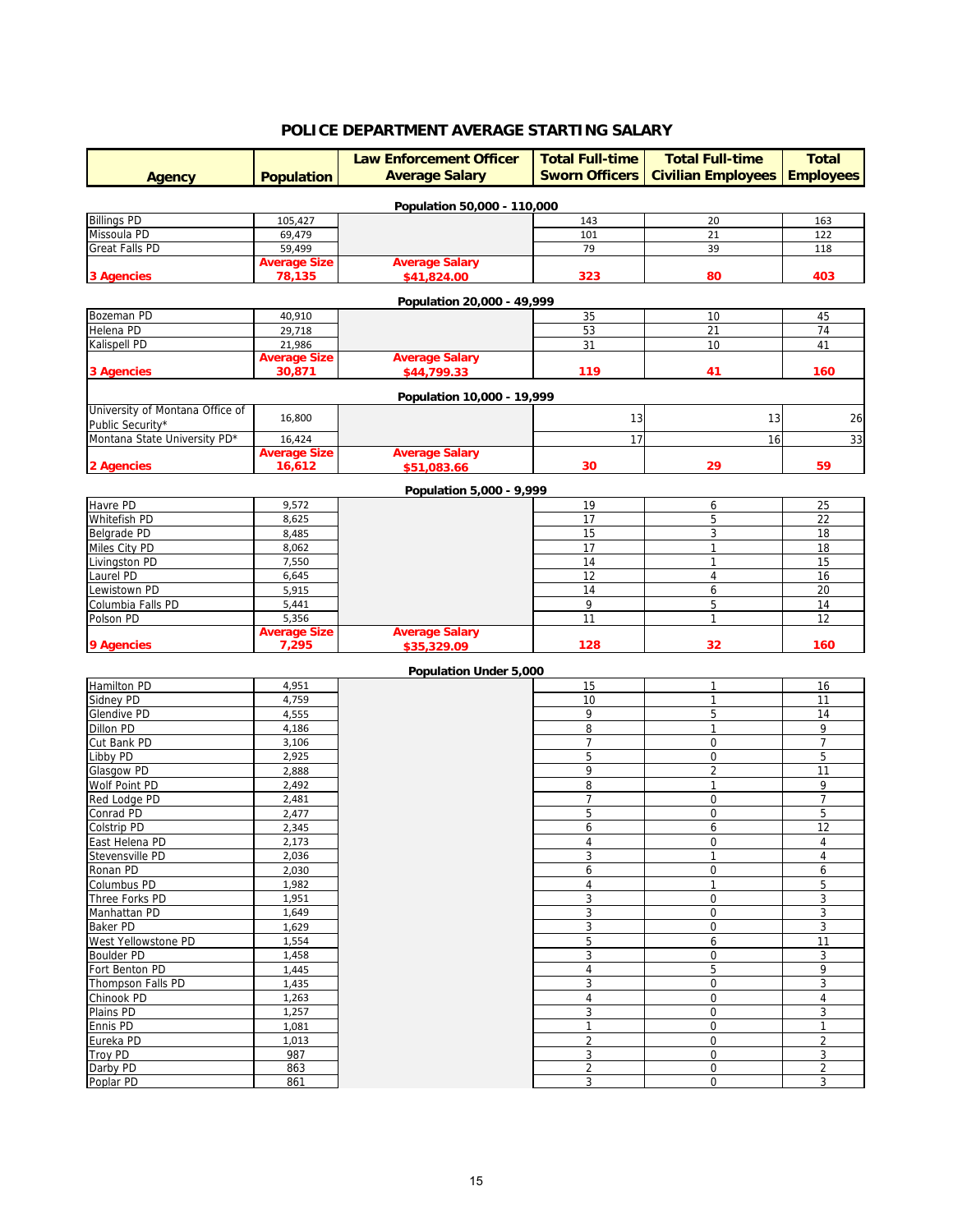| <b>Bridger PD</b>     | 723                 |                       |     |    |     |
|-----------------------|---------------------|-----------------------|-----|----|-----|
| <b>Fairview PD</b>    | 666                 |                       |     |    |     |
| Joliet PD             | 631                 |                       |     |    |     |
| <b>Hot Springs PD</b> | 568                 |                       |     |    |     |
| Fromberg PD           | 467                 |                       |     |    |     |
| <b>Broadus PD</b>     | 456                 |                       |     |    |     |
| <b>Brockton PD</b>    | 237                 |                       |     |    |     |
|                       | <b>Average Size</b> | <b>Average Salary</b> |     |    |     |
| 36 Agencies           | 1,877               | \$30,989.71           | 158 | 30 | 188 |

\*Police Departments include 2 Universities.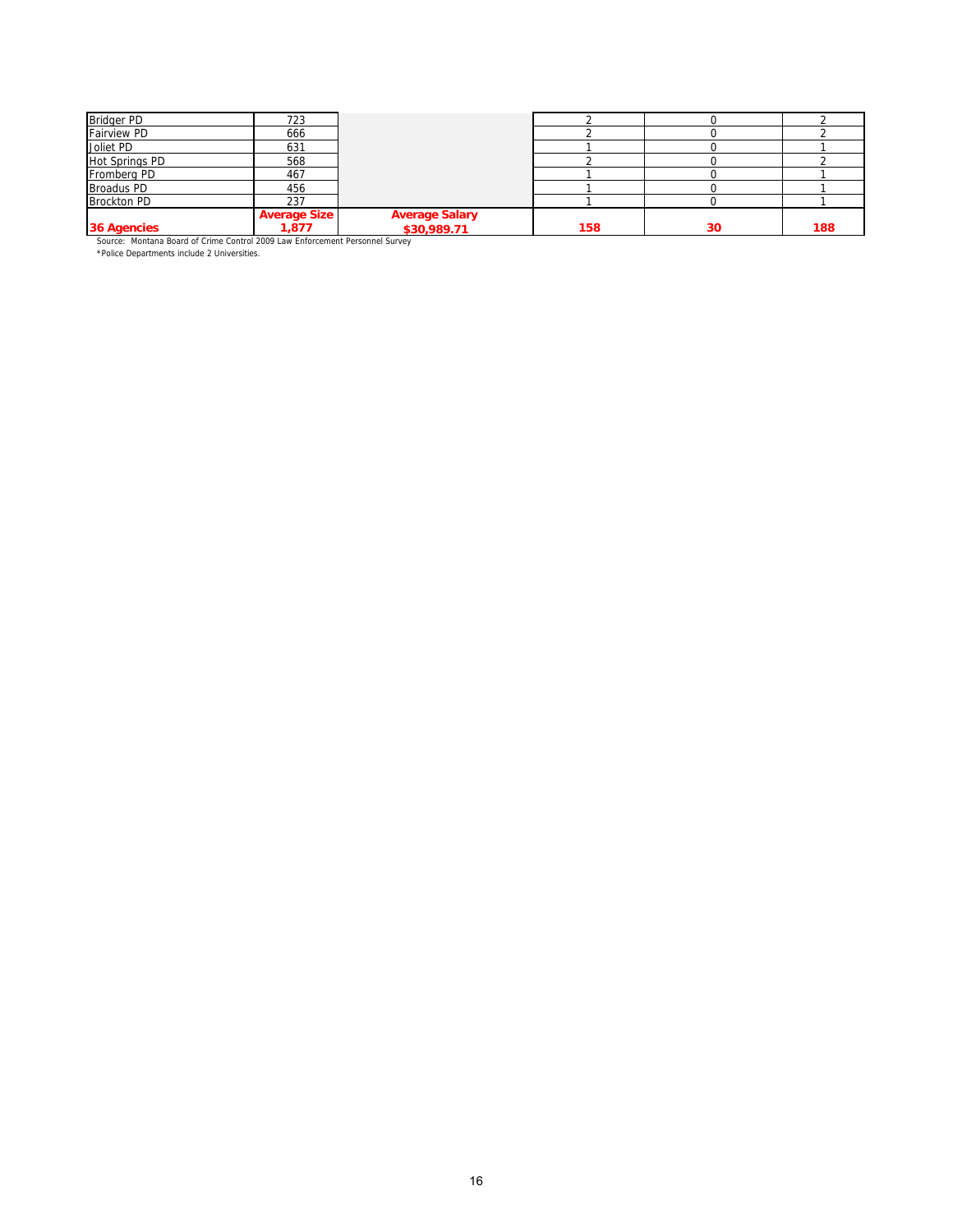|                                  |        | <b>Number of School</b>             |                                  |                                |                                                |
|----------------------------------|--------|-------------------------------------|----------------------------------|--------------------------------|------------------------------------------------|
| Agency                           |        | <b>Population Resource Officers</b> | <b>High School</b>               | <b>Middle School</b>           | <b>Elementary School</b>                       |
| <b>Broadwater Sheriff's</b>      | 4,741  |                                     | Broadwater High                  | <b>Broadwater Junior</b>       | <b>Broadwater Elementary</b>                   |
| Office                           |        | 1                                   | School                           | School                         | School                                         |
|                                  |        |                                     |                                  |                                | Belt, Simms,                                   |
|                                  |        |                                     | Belt, Simms,                     | Belt, Simms,                   | Centerville, Cascade,                          |
|                                  |        |                                     | Centerville, & Cascade           | Centerville, & Vaughn          | Vaughn, & Ft. Shaw                             |
| Cascade Sheriff's Office         | 22,694 | 1                                   | <b>High Schools</b>              | Middle Schools                 | <b>Elementary Schools</b>                      |
|                                  |        |                                     |                                  |                                | Chief Joseph, Lewis &                          |
|                                  |        |                                     |                                  |                                | Clark, Lincoln,                                |
|                                  |        |                                     |                                  |                                | Longfellow, Loy,                               |
|                                  |        |                                     |                                  |                                | Meadow Lark,<br>Morningside, Mountain          |
|                                  |        |                                     |                                  |                                | View, Riverview,                               |
|                                  |        |                                     |                                  |                                | Roosevelt, Sacajawea,                          |
|                                  |        |                                     |                                  |                                | Sunnyside, Valley View,                        |
| <b>Great Falls Police</b>        |        |                                     | <b>Great Falls &amp; Charles</b> | East & North Middle            | West, & Whittier                               |
| Department                       | 59,499 | 4                                   | M. Russell High Schools Schools  |                                | <b>Elementary Schools</b>                      |
|                                  |        |                                     |                                  |                                | Lincoln, Garfied, &                            |
| <b>Miles City Police</b>         |        |                                     | <b>Custer County District</b>    | Washington Middle              | Sacred Heart                                   |
| Department                       | 9.062  | 1                                   | <b>High School</b>               | School                         | <b>Elementary Schools</b>                      |
|                                  |        |                                     |                                  |                                |                                                |
| Anaconda-Deer Lodge              |        |                                     | Anaconda Senior High             | Fred Moodry Middle             | Dwyer & Lincoln                                |
| LEA                              | 8,781  | 1                                   | School                           | School                         | <b>Elementary Schools</b>                      |
|                                  |        |                                     |                                  |                                | Lewis and Clark,                               |
|                                  |        |                                     |                                  |                                | Garfield, & Highland                           |
| Lewistown Police                 |        |                                     |                                  |                                | Park Elementary                                |
| Department                       | 5,915  | 1                                   | Fergus High School               | Lewistown Junior High          | <b>Schools</b>                                 |
|                                  |        |                                     |                                  |                                | Glacier Gateway,                               |
| Columbia Falls Police            |        |                                     | Columbia Falls High              | Columbia Falls Junior          | Ruder, & Hungry Horse                          |
| Department                       | 5,441  | 1                                   | School                           | <b>High School</b>             | <b>Elementary Schools</b>                      |
| Whitefish Police                 |        |                                     |                                  |                                | Muldown Elementary                             |
| Department                       | 8,625  | 1                                   | Whitefish High School            | Whitefish Middle School School |                                                |
|                                  |        |                                     |                                  |                                | Edgerton, Elrod,                               |
|                                  |        |                                     |                                  |                                | Hedges, Peterson, &                            |
| Kalispell Police                 |        |                                     | Flathead & Glacier High          |                                | Russell Elementary                             |
| Department                       | 21,986 | 2                                   | Schools                          | Kalispell Middle School        | Schools                                        |
|                                  |        |                                     |                                  | Amsterdam, Anderson,           |                                                |
|                                  |        |                                     | Manhattan Christian,             | Gallatin Gateway,              |                                                |
|                                  |        |                                     | Ophir, Three Forks, &            | Molmborg, Monforton,           | Ridgeview,                                     |
|                                  |        |                                     | Willow Creek High                |                                | Springhill, & Pass Creek Cottonwood, & LaMotte |
| <b>Gallatin Sheriff's Office</b> | 38,005 | 1                                   | Schools                          | Middle Schools                 | <b>Elementary Schools</b>                      |
|                                  |        |                                     |                                  |                                | Irving, Longfellow,                            |
|                                  |        |                                     |                                  |                                | Morningstar, Emily<br>Dickinson, Hawthorne,    |
| Bozeman Police                   |        |                                     |                                  | Chief Joseph Middle            | & Whittier Elementary                          |
| Department                       | 40,910 | 2                                   | Bozeman High School              | School                         | Schools                                        |
|                                  |        |                                     | West Yellowstone                 |                                |                                                |
| West Yellowstone                 |        |                                     | School District 69 High          |                                |                                                |
| Police Department                | 1,554  | 1                                   | School                           |                                |                                                |

#### **SCHOOL RESOURCE OFFICERS**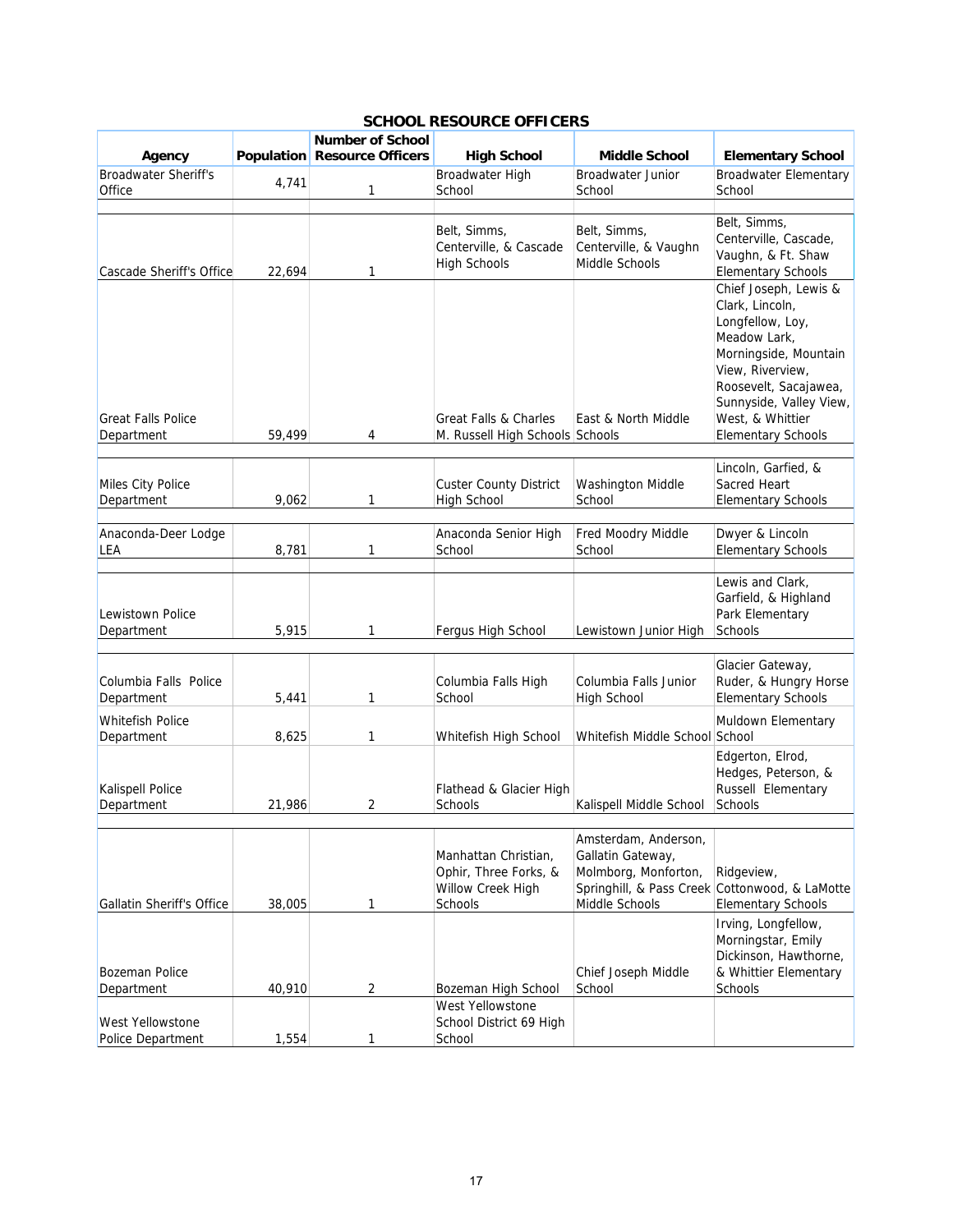| Lake Sheriff's Office                                            | 20,714           | 3                   | Polson, Ronan, Charlo,<br>St. Ignatius, & Arlee<br><b>High Schools</b>              | Polson, Ronan, Charlo,<br>St. Ignatius, & Arlee<br>Middle Schools                 | Cherry Valley,<br>Linderman, K. William<br>Harvey, Pablo, Charlo,<br>St. Ignatius, & Arlee<br><b>Elementary Schools</b>                    |
|------------------------------------------------------------------|------------------|---------------------|-------------------------------------------------------------------------------------|-----------------------------------------------------------------------------------|--------------------------------------------------------------------------------------------------------------------------------------------|
| Helena Police<br>Department                                      | 29,718           | 4                   | Capital & Helena High<br>Schools                                                    | <b>CR Anderson Middle</b><br>School & Helena Middle Jefferson, & Smith<br>Schools | Broadwater, Bryant,<br>Central, Four<br>Georgians, Hawthorne,<br><b>Elementary Schools</b>                                                 |
| Missoula Police<br>Department                                    | 69,479           | 5                   | Sentinel, Big Sky, &<br>Hellgate High Schools                                       | Washington, C.S.<br>Porter, Meadow Hill, &<br>Hellgate Middle Schools Schools     | Russell, Franklin, Chief<br>Charlo, Lewis & Clark,<br>Cold Springs, Lowell,<br>Hawthorne,<br>Rattlesnake, Paxson, &<br>Hellgate Elementary |
| <b>Livingston Police</b><br>Department                           | 7,550            | 1                   | Park High School                                                                    | <b>Sleeping Giant Middle</b><br>School                                            |                                                                                                                                            |
| Powder River Sheriff's<br>Office                                 | 1,220            | 1                   | Powder River County<br>District High School                                         | Powder River County<br>District Junior High<br>School                             | Broadus, Biddle, &<br>South Stacey<br><b>Elementary Schools</b>                                                                            |
| Ravalli Sheriff's Office                                         | 32,479           | 2                   | Hamilton, Victor, &<br>Florence High Schools                                        | Hamilton, Victor, &<br>Florence Middle Schools                                    |                                                                                                                                            |
| <b>Hamilton Police</b><br>Department                             | 4,824            | 1                   | Hamilton High School                                                                | Westview Junior High<br>School                                                    | Washington, Daly, &<br>Grantsdale Elementary<br>Schools                                                                                    |
| <b>Wolf Point Police</b><br>Department                           | 2,492            | 1                   | Wolf Point High School                                                              | Wolf Point Junior High<br>School                                                  | Northside & Southside<br><b>Elementary Schools</b>                                                                                         |
| <b>Butte-Silver Bow LED</b>                                      | 32,604           | 2                   | <b>Butte High School</b>                                                            | East Middle School                                                                | Emerson, Hillcrest,<br>Kennedy, Margaret<br>Leary, West, & Whittier<br><b>Elementary Schools</b>                                           |
| Yellowstone Sheriff's<br>Office                                  | 31,709           | 4                   | Broadview, Huntley<br>Project, Shepherd, &<br>Custer High Schools                   | Broadview, Lockwood<br>Middle Schools, &<br>Shepherd Junior High<br>School        | Broadview, Lockwood,<br>Canyon Creek, Elder<br>Grove, & Custer<br><b>Elementary Schools</b>                                                |
| <b>Billings Police</b><br>Department                             | 105,427          | 5                   | <b>Billings West, Billings</b><br>Senior, & Billings<br><b>Skyview High Schools</b> | Will James, Lewis and<br>Clark, Riverside, &<br>Castle Rock Middle<br>Schools     |                                                                                                                                            |
| <b>Laurel Police</b><br>Department<br>Totals - 24 Agencies       | 6,645<br>572,074 | <u>2</u><br>48      | Laurel High School<br>47                                                            | Laurel Middle School<br>48                                                        | Graff, West, & South<br><b>Elementary Schools</b><br>94                                                                                    |
| <b>Flathead Tribal Police</b><br>Department                      | N/A              | $\mathbf{1}$        | Two Eagle River High<br>School                                                      |                                                                                   |                                                                                                                                            |
| Fort Peck Tribes Office<br>of Public Safety<br>Northern Cheyenne | N/A              | $\overline{c}$      | Poplar High School                                                                  | Poplar Middle School                                                              | Poplar Elementary<br>School<br>Lame Deer, Busby, St.                                                                                       |
| <b>BIA-OJS Police</b><br>Department<br>Totals - 3 Agencies       | N/A<br>N/A       | $\overline{2}$<br>5 | Lame Deer, Busby, St.<br>Lebre High Schools                                         | Lame Deer, Busby, St.<br>Lebre Middle Schools<br>4                                | Lebre Elementary<br>Schools<br>4                                                                                                           |
|                                                                  |                  |                     |                                                                                     |                                                                                   |                                                                                                                                            |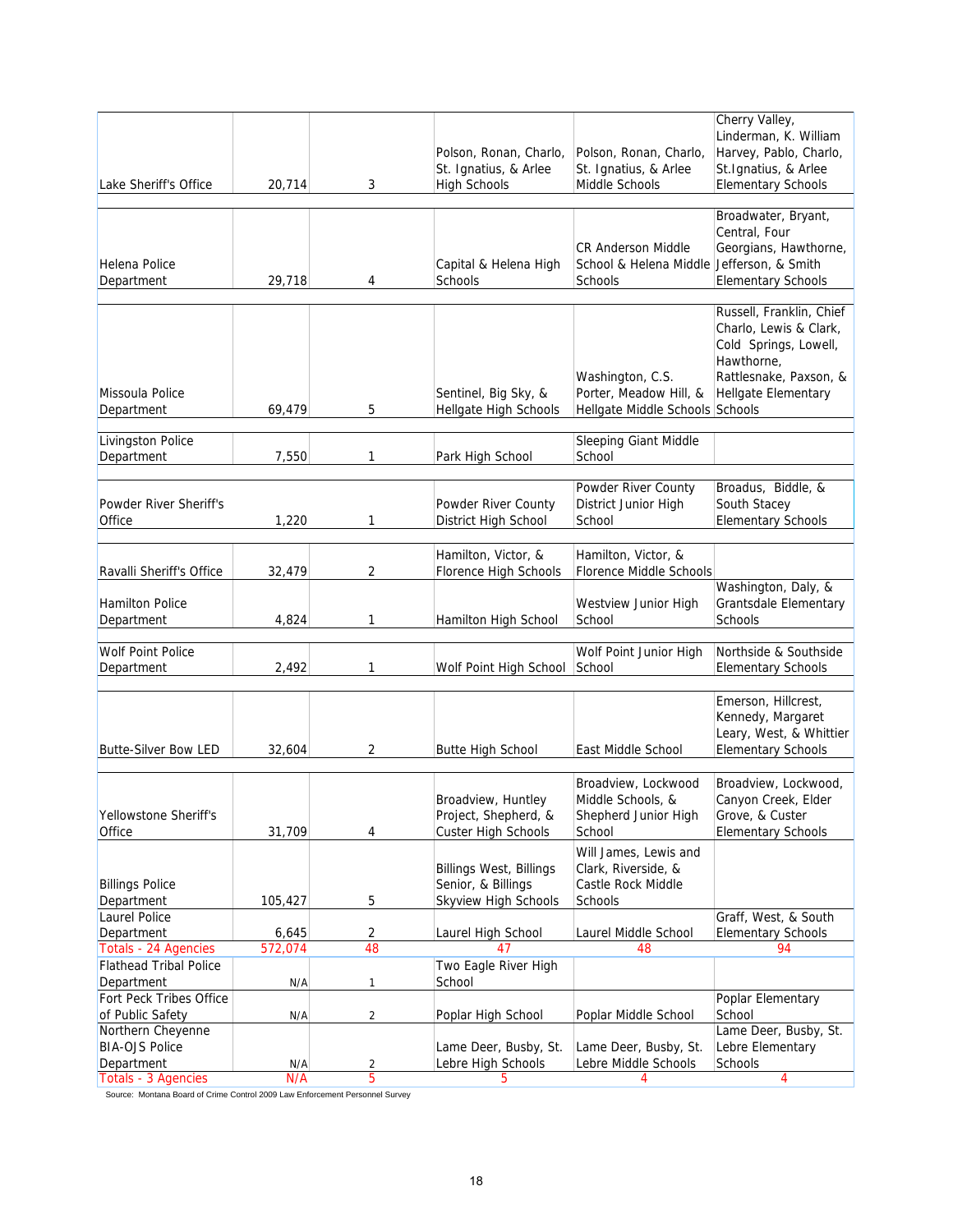# **10 Year Trends**



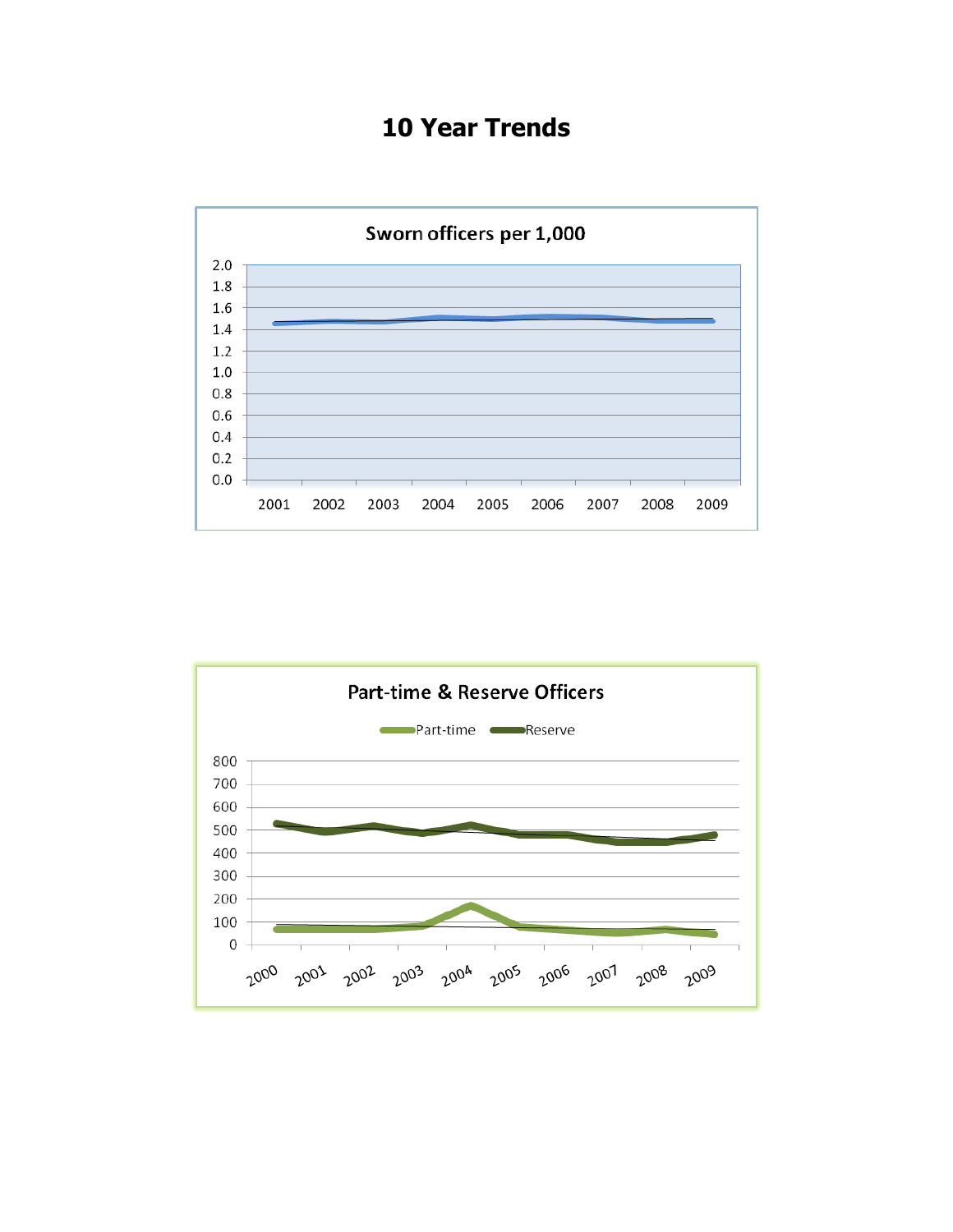

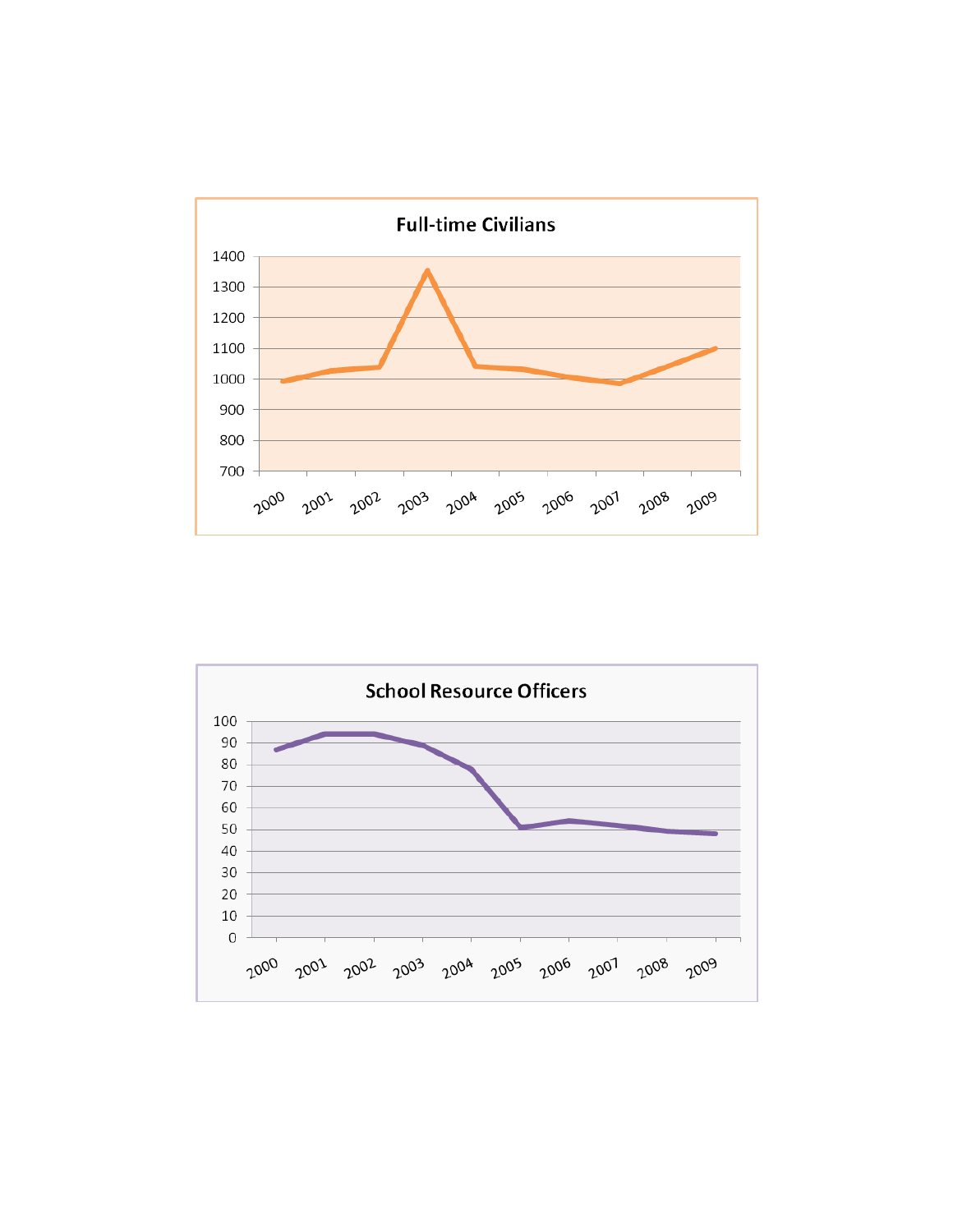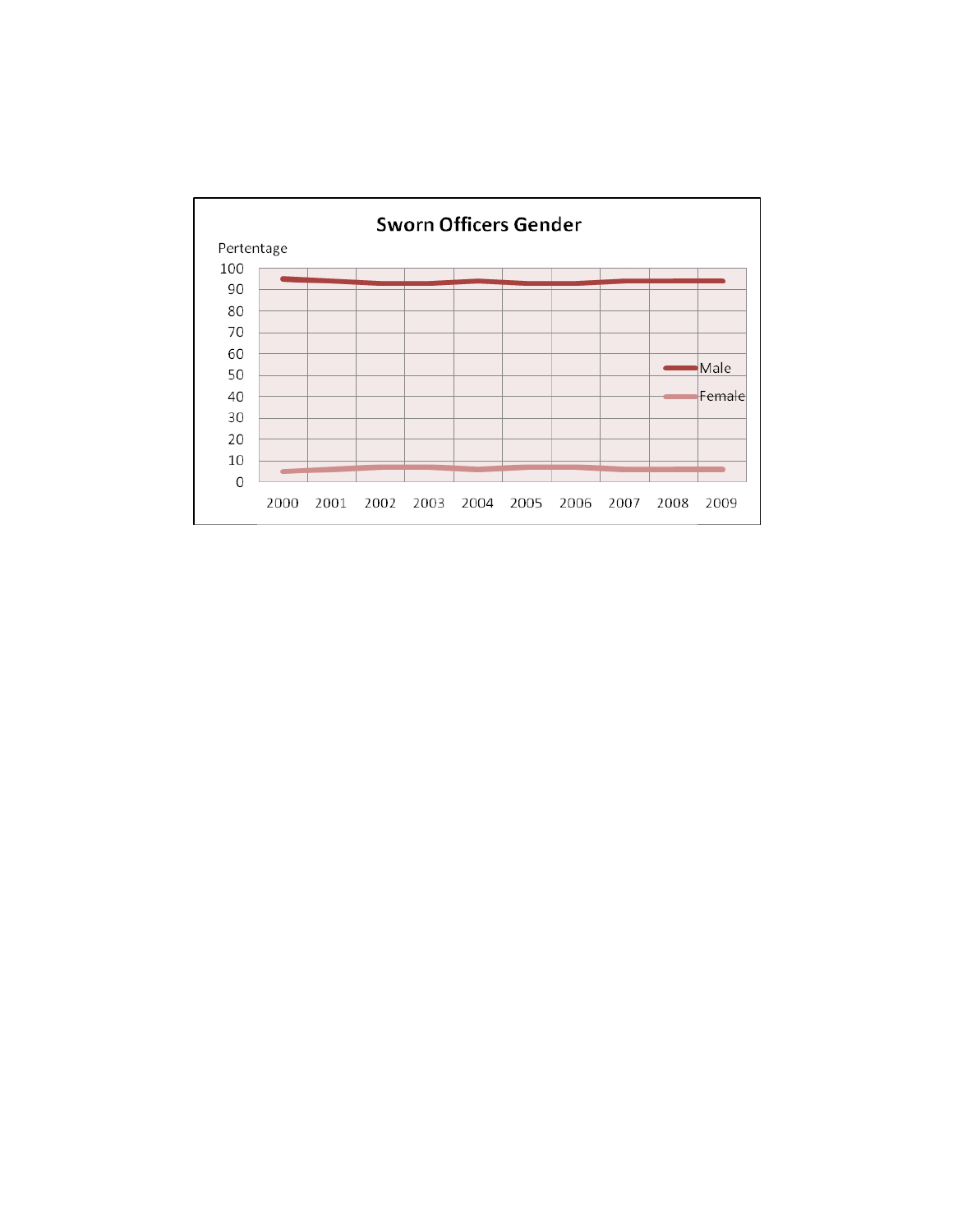| <b>INCIDENTS by AGENCY - 2009</b> |            |                  |  |  |  |  |
|-----------------------------------|------------|------------------|--|--|--|--|
|                                   |            | <b>Number of</b> |  |  |  |  |
|                                   |            | Reportable       |  |  |  |  |
| <b>Agency</b>                     | Population | <b>Incidents</b> |  |  |  |  |
| <b>Beaverhead SO</b>              | 4,682      | 149              |  |  |  |  |
| <b>Dillon PD</b>                  | 4,186      | 414              |  |  |  |  |
| <b>Big Horn SO</b>                | 12,856     | 1,125            |  |  |  |  |
| <b>Blaine SO</b>                  | 5,174      | 154              |  |  |  |  |
| <b>Broadwater SO</b>              | 4,741      | 387              |  |  |  |  |
| Carbon SO                         | 5,360      | 223              |  |  |  |  |
| Red Lodge PD                      | 2,481      | 282              |  |  |  |  |
| <b>Bridger PD</b>                 | 723        | 35               |  |  |  |  |
| Joliet PD                         | 631        | 13               |  |  |  |  |
| Carter SO                         | 1,221      | 8                |  |  |  |  |
| Cascade SO                        | 22,694     | 1,012            |  |  |  |  |
| <b>Great Falls PD</b>             | 59,499     | 6,392            |  |  |  |  |
| Chouteau SO                       | 3,701      | 62               |  |  |  |  |
| Fort Benton PD                    | 1,445      | 165              |  |  |  |  |
| <b>Custer SO</b>                  | 3,026      | 171              |  |  |  |  |
| Miles City PD                     | 8,062      | 903              |  |  |  |  |
| Daniels SO                        | 1,606      | 35               |  |  |  |  |
| Dawson SO                         | 3,873      | 284              |  |  |  |  |
| <b>Glendive PD</b>                | 4,555      | 965              |  |  |  |  |
| Anaconda-Deer Lodge LEA           | 8,781      | 453              |  |  |  |  |
| Fallon SO                         | 1,076      | 33               |  |  |  |  |
| <b>Baker PD</b>                   | 1,629      | 55               |  |  |  |  |
| Fergus SO                         | 5,202      | 155              |  |  |  |  |
| Lewistown PD                      | 5,915      | 417              |  |  |  |  |
| Flathead SO                       | 54,058     | 2,515            |  |  |  |  |
| Columbia Falls PD                 | 5,441      | 862              |  |  |  |  |
| Whitefish PD                      | 8,625      | 985              |  |  |  |  |
| Kalispell PD                      | 21,986     | 3,826            |  |  |  |  |
| Gallatin SO                       | 38,005     | 1,481            |  |  |  |  |
| <b>Bozeman PD</b>                 | 40,910     | 3,329            |  |  |  |  |
| Belgrade PD                       | 8,485      | 655              |  |  |  |  |
| Three Forks PD                    | 1,951      | 91               |  |  |  |  |
| <b>West Yellowstone PD</b>        | 1,554      | 36               |  |  |  |  |
| Manhattan PD                      | 1,649      | 73               |  |  |  |  |
| Montana State University PD       | 16,424     | 497              |  |  |  |  |
| Garfield SO                       | 1,174      | 4                |  |  |  |  |
| Glacier SO                        | 10,197     | 126              |  |  |  |  |
| <b>Cut Bank PD</b>                | 3,106      | 425              |  |  |  |  |
| Granite SO                        | 2,818      | 173              |  |  |  |  |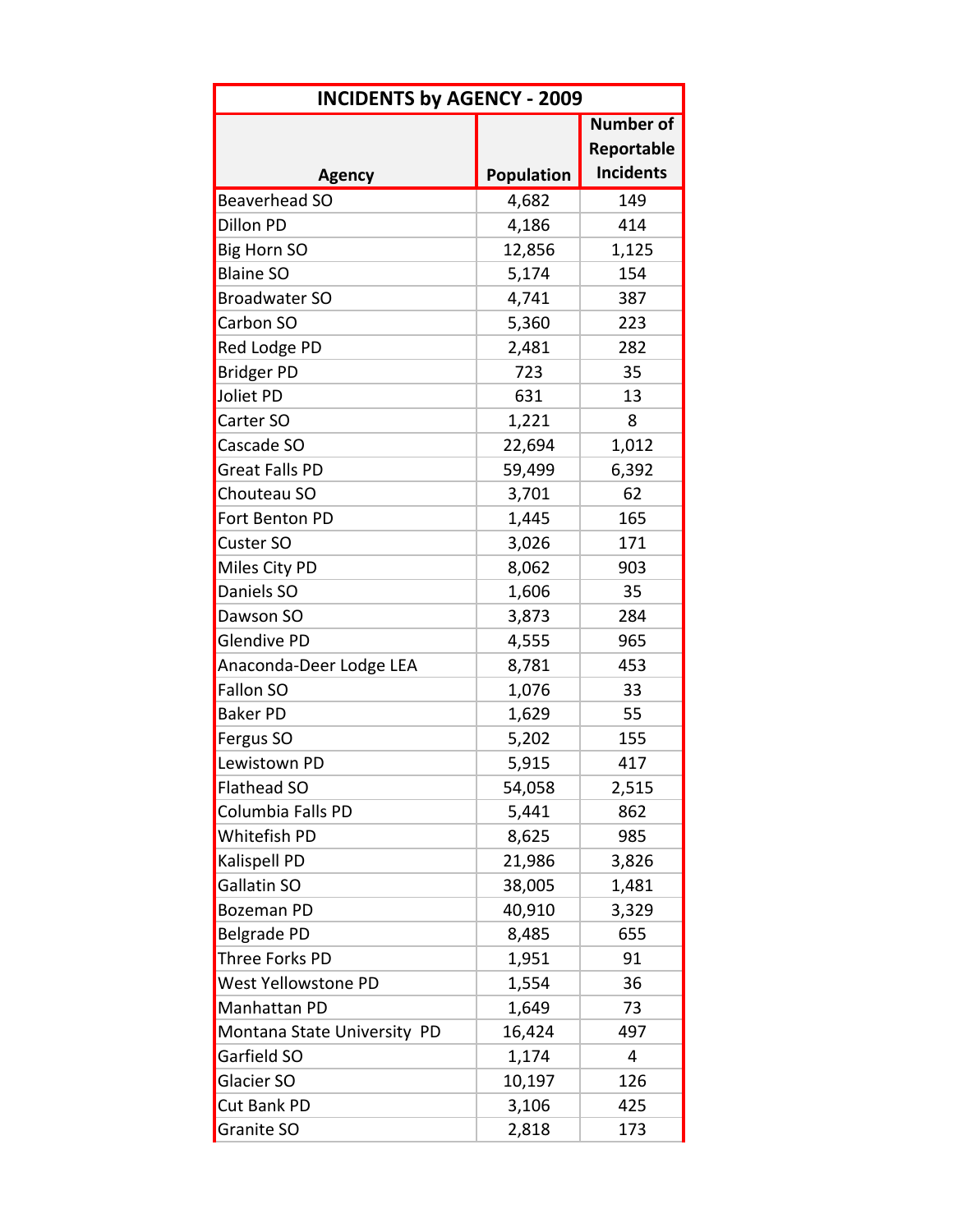| <b>Hill SO</b>           | 6,855  | 638   |
|--------------------------|--------|-------|
| Havre PD                 | 9,572  | 1,537 |
| Jefferson SO             | 9,931  | 267   |
| <b>Boulder PD</b>        | 1,458  | 76    |
| Judith Basin SO          | 1,981  | 20    |
| Lake SO                  | 20,714 | 1,238 |
| Polson PD                | 5,356  | 1,210 |
| Ronan PD                 | 2,030  | 398   |
| St Ignatius PD           | 816    | 121   |
| Lewis & Clark SO         | 29,594 | 1,162 |
| Helena PD                | 29,718 | 2,953 |
| East Helena PD           | 2,173  | 150   |
| Lincoln SO               | 14,055 | 897   |
| Libby PD                 | 2,925  | 212   |
| Eureka PD                | 1,013  | 100   |
| <b>Troy PD</b>           | 987    | 66    |
| McCone SO                | 1,646  | 70    |
| <b>Madison PD</b>        | 6,499  | 267   |
| <b>Ennis PD</b>          | 1,081  | 45    |
| Meagher SO               | 1,860  | 84    |
| Mineral SO               | 3,857  | 112   |
| Missoula SO              | 39,107 | 1,848 |
| Missoula PD              | 69,479 | 6,971 |
| University of Montana PD | 16,800 | 312   |
| Musselshell SO           | 4,497  | 293   |
| Park SO                  | 8,684  | 366   |
| Livingston PD            | 7,550  | 588   |
| *Petroleum SO            | 430    | 16    |
| Phillips SO              | 3,837  | 293   |
| Pondera SO               | 3,317  | 27    |
| Conrad PD                | 2,477  | 170   |
| Powell SO                | 7,024  | 517   |
| Prairie SO               | 1,052  | 18    |
| Ravalli SO               | 32,479 | 1,554 |
| <b>Hamilton PD</b>       | 4,951  | 1,070 |
| Stevensville PD          | 2,036  | 230   |
| *Darby PD                | 863    | 111   |
| <b>Richland SO</b>       | 3,804  | 150   |
| Sidney PD                | 4,759  | 436   |
| *Fairview PD             | 666    | 190   |
| Roosevelt SO             | 6,439  | 228   |
| Poplar PD                | 861    | 111   |
| Wolf Point PD            | 2,492  | 490   |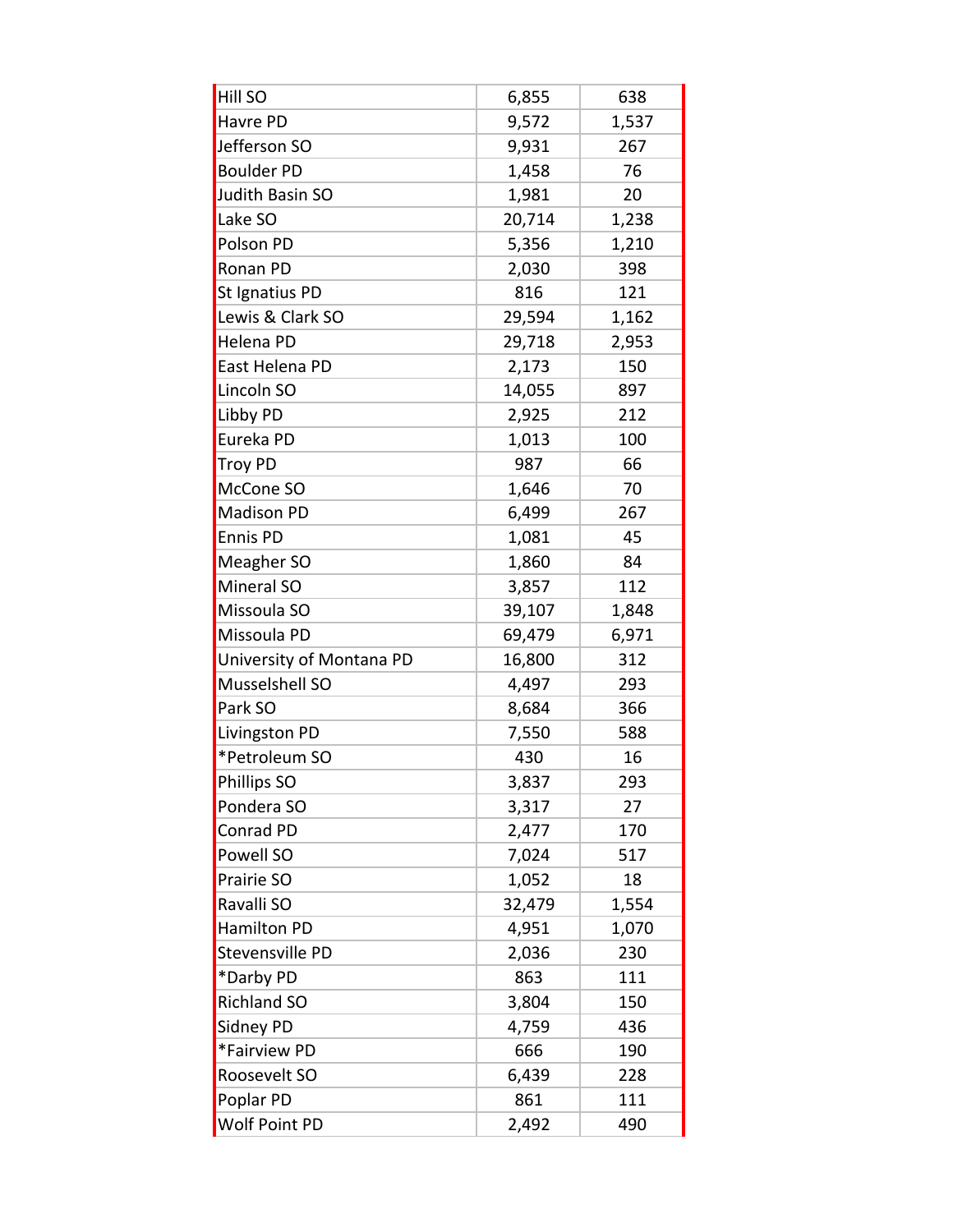| Rosebud SO                  | 6,819   | 355    |
|-----------------------------|---------|--------|
| <b>Colstrip PD</b>          | 2,345   | 231    |
| Sanders SO                  | 7,861   | 359    |
| <b>Hot Springs PD</b>       | 568     | 60     |
| <b>Thompson Falls PD</b>    | 1,435   | 139    |
| Plains PD                   | 1,257   | 97     |
| Sheridan SO                 | 3,204   | 249    |
| <b>Butte-Silver Bow LEA</b> | 32,604  | 3,987  |
| Stillwater SO               | 6,755   | 243    |
| <b>Columbus PD</b>          | 1,982   | 95     |
| <b>Sweet Grass SO</b>       | 3,805   | 145    |
| Teton SO                    | 5,942   | 219    |
| Toole SO                    | 5,127   | 390    |
| *Treasure SO                | 617     | 32     |
| Valley SO                   | 3,923   | 189    |
| <b>Glasgow PD</b>           | 2,888   | 344    |
| Wibaux SO                   | 846     | 13     |
| Yellowstone SO              | 31,709  | 1,884  |
| <b>Billings PD</b>          | 105,427 | 10,744 |
| Laurel PD                   | 6,645   | 828    |

\*Reported in Paper Summary format and is a count of total "reported offenses". For Montana Incident‐Based Reporting purposes, an "incident" is defined as one or more offenses committed by the same offender or group of offenders acting in concert, at the same time and place.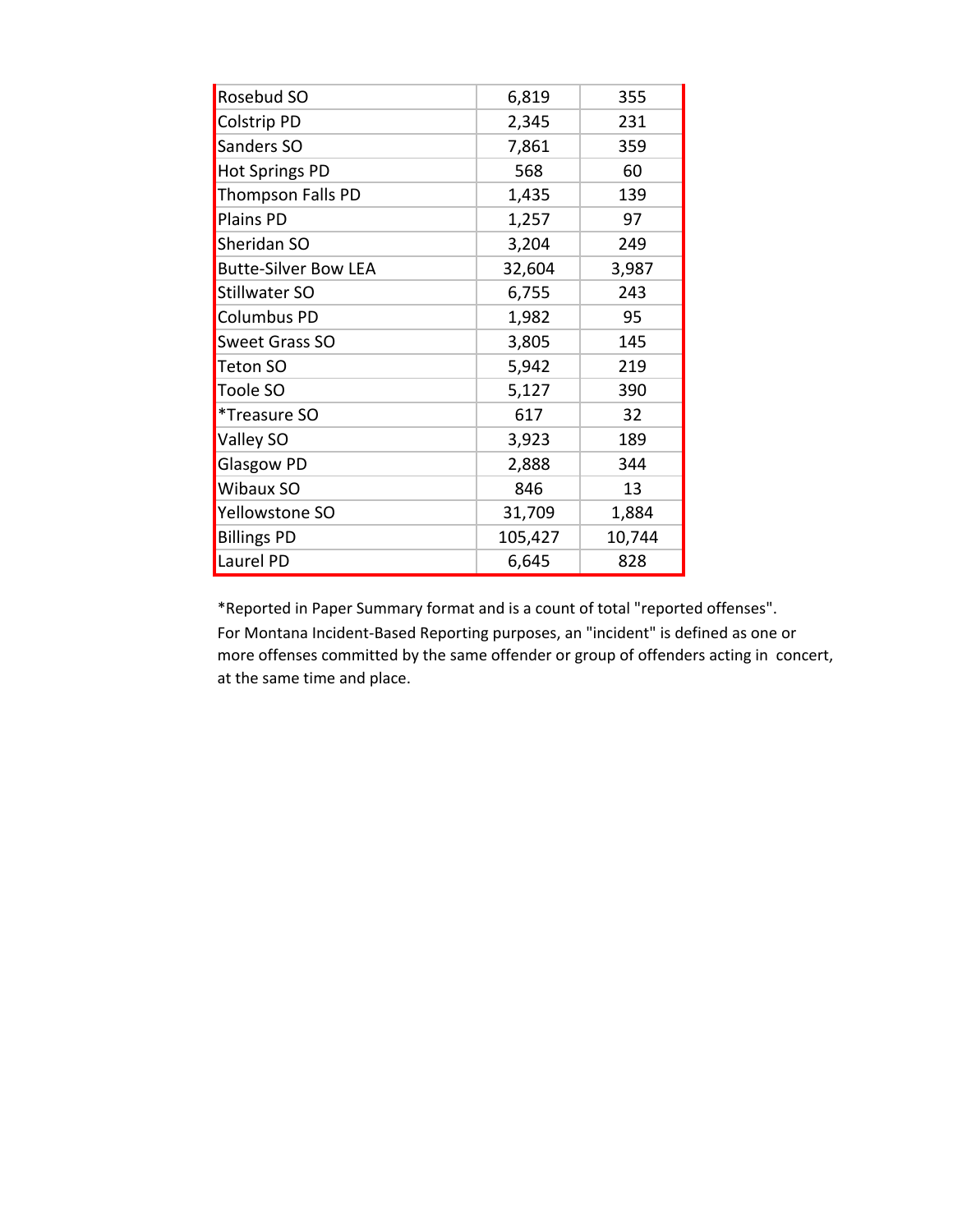| <b>ARRESTS by AGENCY - 2009</b> |                   |                                                                  |                                       |                           |                                              |                                       |  |
|---------------------------------|-------------------|------------------------------------------------------------------|---------------------------------------|---------------------------|----------------------------------------------|---------------------------------------|--|
|                                 |                   |                                                                  |                                       | <b>Arrest Type</b>        |                                              |                                       |  |
| <b>Agency</b>                   | <b>Population</b> | <b>Total</b><br><b>Number of</b><br>Reportable<br><b>Arrests</b> | On view<br><b>Arrest</b><br>(custody) | Summoned/<br><b>Cited</b> | <b>Taken</b><br>Into<br>Custody<br>(warrant) | <b>Arrest</b><br>Rate<br>per<br>1,000 |  |
| <b>Beaverhead SO</b>            | 4,682             | 74                                                               | 38                                    | 25                        | 11                                           | 15.8                                  |  |
| <b>Dillon PD</b>                | 4,186             | 391                                                              | 143                                   | 201                       | 47                                           | 93.4                                  |  |
| Big Horn SO                     | 12,856            | 924                                                              | 566                                   | 38                        | 320                                          | 71.9                                  |  |
| <b>Blaine SO</b>                | 5,174             | 70                                                               | 37                                    | 27                        | 6                                            | 13.5                                  |  |
| <b>Broadwater SO</b>            | 4,741             | 48                                                               | 37                                    | $\mathbf{1}$              | 10                                           | 10.1                                  |  |
| Carbon SO                       | 5,360             | 65                                                               | 23                                    | 38                        | 4                                            | 12.1                                  |  |
| <b>Red Lodge PD</b>             | 2,481             | 74                                                               | 13                                    | 29                        | 32                                           | 29.8                                  |  |
| <b>Bridger PD</b>               | 723               | $\mathbf{1}$                                                     | $\mathbf{1}$                          | $\mathbf 0$               | $\mathbf 0$                                  | 1.4                                   |  |
| Joliet PD                       | 631               | $\overline{2}$                                                   | $\overline{2}$                        | $\mathbf 0$               | $\mathbf 0$                                  | 3.2                                   |  |
| Carter SO                       | 1,221             | 8                                                                | 3                                     | 5                         | $\mathbf 0$                                  | 6.6                                   |  |
| Cascade SO                      | 22,694            | 567                                                              | 243                                   | 219                       | 105                                          | 25.0                                  |  |
| Great Falls PD                  | 59,499            | 4,008                                                            | 1,481                                 | 2,492                     | 35                                           | 67.4                                  |  |
| Chouteau SO                     | 3,701             | 29                                                               | 16                                    | 10                        | 3                                            | 7.8                                   |  |
| Fort Benton PD                  | 1,445             | 67                                                               | $\overline{0}$                        | 17                        | 50                                           | 46.4                                  |  |
| <b>Custer SO</b>                | 3,026             | 88                                                               | 36                                    | 49                        | 3                                            | 29.1                                  |  |
| Miles City PD                   | 8,062             | 449                                                              | 213                                   | 219                       | 17                                           | 55.7                                  |  |
| Daniels SO                      | 1,606             | 10                                                               | $\mathbf{1}$                          | 9                         | 0                                            | 6.2                                   |  |
| Dawson SO                       | 3,873             | 219                                                              | 75                                    | 75                        | 69                                           | 56.5                                  |  |
| Glendive PD                     | 4,555             | 371                                                              | 72                                    | 143                       | 156                                          | 81.4                                  |  |
| Anaconda-Deer Lodge LEA         | 8,781             | 17                                                               | 13                                    | $\mathbf 0$               | 4                                            | 1.9                                   |  |
| Fallon SO                       | 1,076             | 26                                                               | $\overline{7}$                        | 15                        | 4                                            | 24.2                                  |  |
| <b>Baker PD</b>                 | 1,629             | 28                                                               | 5                                     | 20                        | 3                                            | 17.2                                  |  |
| Fergus SO                       | 5,202             | 28                                                               | $\mathbf{1}$                          | $\mathbf 0$               | 27                                           | 5.4                                   |  |
| Lewistown PD                    | 5,915             | 189                                                              | 41                                    | 112                       | 36                                           | 32.0                                  |  |
| Flathead SO                     | 54,058            | 1,073                                                            | 425                                   | 583                       | 65                                           | 19.8                                  |  |
| Columbia Falls PD               | 5,441             | 503                                                              | 263                                   | 35                        | 205                                          | 92.4                                  |  |
| Whitefish PD                    | 8,625             | 564                                                              | 377                                   | 18                        | 169                                          | 65.4                                  |  |
| Kalispell PD                    | 21,986            | 1,572                                                            | 937                                   | 437                       | 198                                          | 71.5                                  |  |
| Gallatin SO                     | 38,005            | 527                                                              | 251                                   | 253                       | 23                                           | 13.9                                  |  |
| <b>Bozeman PD</b>               | 40,910            | 1,589                                                            | 487                                   | 1,036                     | 66                                           | 38.8                                  |  |
| Belgrade PD                     | 8,485             | 246                                                              | 105                                   | 120                       | 21                                           | 29.0                                  |  |
| Three Forks PD                  | 1,951             | 76                                                               | 24                                    | 37                        | 15                                           | 39.0                                  |  |
| West Yellowstone PD             | 1,554             | 19                                                               | 19                                    | $\mathbf 0$               | 0                                            | 12.2                                  |  |
| Manhattan PD                    | 1,649             | 13                                                               | $\overline{2}$                        | $\overline{7}$            | 4                                            | 7.9                                   |  |
| Montana State Universtiy PD     | 16,424            | 43                                                               | 39                                    | $\pmb{0}$                 | 4                                            | 2.6                                   |  |
| Garfield SO                     | 1,174             | 6                                                                | $\overline{2}$                        | 4                         | 0                                            | 5.1                                   |  |
| Glacier SO                      | 10,197            | 10                                                               | 6                                     | 0                         | 4                                            | 1.0                                   |  |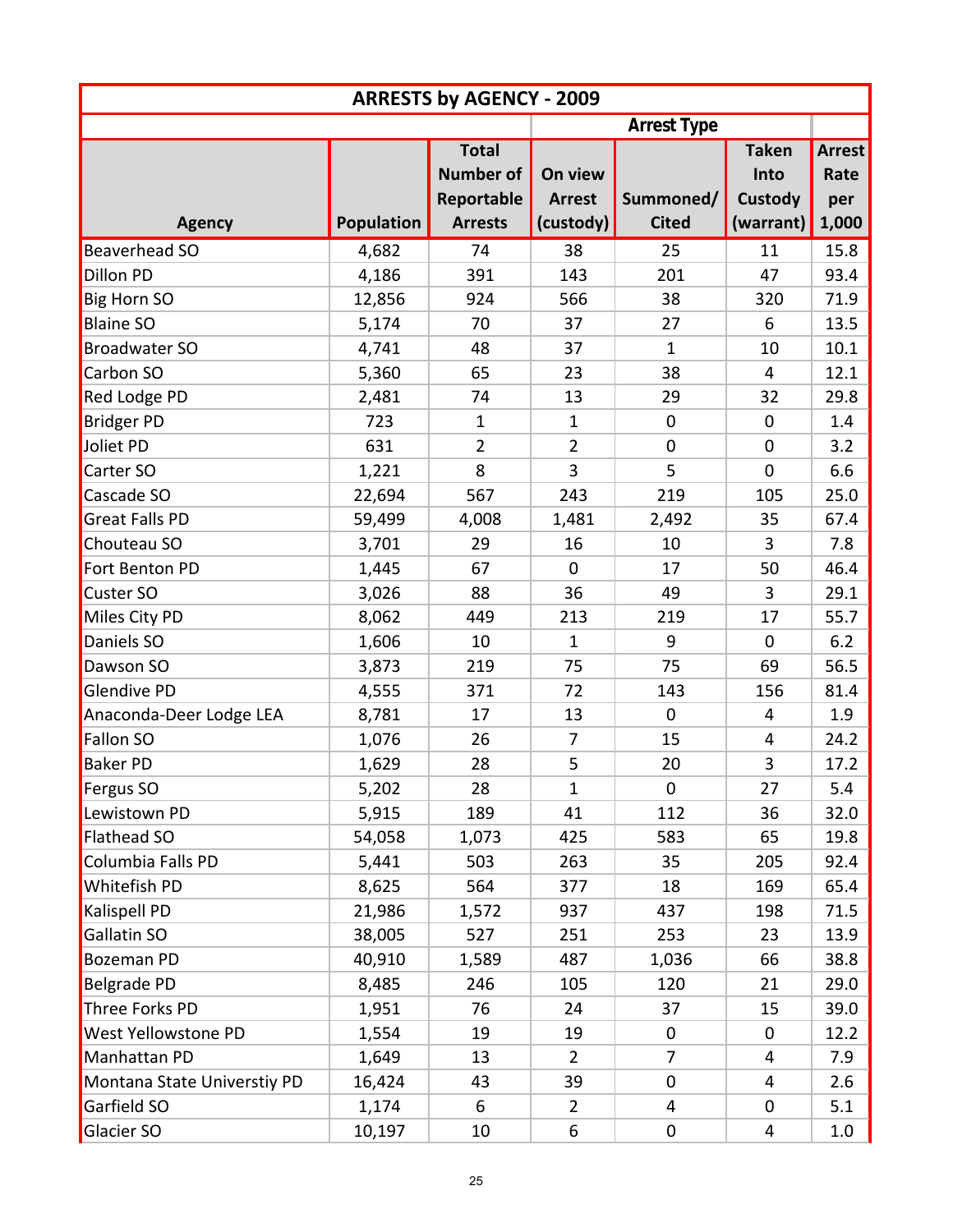| Cut Bank PD              | 3,106  | 190       | 6              | 17               | 167              | 61.2      |
|--------------------------|--------|-----------|----------------|------------------|------------------|-----------|
| Granite SO               | 2,818  | 10        | 9              | $\mathbf 0$      | $\mathbf{1}$     | 3.5       |
| <b>Hill SO</b>           | 6,855  | 546       | 170            | 192              | 184              | 79.6      |
| Havre PD                 | 9,572  | 1,050     | 421            | 332              | 297              | 109.7     |
| Jefferson SO             | 9,931  | 117       | 8              | 47               | 62               | 11.8      |
| <b>Boulder PD</b>        | 1,458  | 18        | 3              | $\overline{2}$   | 13               | 12.3      |
| Judith Basin SO          | 1,981  | 5         | $\mathbf{1}$   | $\pmb{0}$        | 4                | 2.5       |
| Lake SO                  | 20,714 | 91        | 81             | $\mathbf{1}$     | $\boldsymbol{9}$ | 4.4       |
| Polson PD                | 5,356  | 51        | 43             | $\mathbf{1}$     | $\overline{7}$   | 9.5       |
| <b>Ronan PD</b>          | 2,030  | 103       | 48             | 35               | 20               | 50.7      |
| St Ignatius PD           | 816    | 37        | 15             | 12               | 10               | 45.3      |
| Lewis & Clark SO         | 29,594 | 578       | 22             | 269              | 287              | 19.5      |
| Helena PD                | 29,718 | 1,764     | 77             | 1,036            | 651              | 59.4      |
| East Helena PD           | 2,173  | 78        | $\overline{2}$ | 15               | 61               | 35.9      |
| Lincoln SO               | 14,055 | 390       | 295            | 15               | 80               | 27.7      |
| Libby PD                 | 2,925  | 130       | 109            | 6                | 15               | 44.4      |
| Eureka PD                | 1,013  | 18        | 10             | $\pmb{0}$        | 8                | 17.8      |
| <b>Troy PD</b>           | 987    | 23        | 19             | $\overline{2}$   | $\overline{2}$   | 23.3      |
| McCone SO                | 1,646  | 25        | $\overline{7}$ | 15               | 3                | 15.2      |
| <b>Madison PD</b>        | 6,499  | 71        | 57             | $\mathbf{1}$     | 13               | 10.9      |
| <b>Ennis PD</b>          | 1,081  | 9         | 5              | $\boldsymbol{0}$ | $\overline{4}$   | 8.3       |
| Meagher SO               | 1,860  | 10        | 6              | 3                | $\mathbf{1}$     | 5.4       |
| Mineral SO               | 3,857  | 89        | 85             | $\mathbf 0$      | 4                | 23.1      |
| Missoula SO              | 39,107 | 826       | 247            | 261              | 318              | 21.1      |
| Missoula PD              | 69,479 | 4,411     | 1,464          | 2,721            | 226              | 63.5      |
| University of Montana PD | 16,800 | 136       | 24             | 106              | 6                | 8.1       |
| Musselshell SO           | 4,497  | 79        | 71             | $\pmb{0}$        | 8                | 17.6      |
| Park SO                  | 8,684  | 91        | 61             | $\mathbf{1}$     | 29               | 10.5      |
| Livingston PD            | 7,550  | 212       | 66             | 71               | 75               | 28.1      |
| **Petroleum SO           | 430    | 8         |                |                  |                  | 18.6      |
| Phillips SO              | 3,837  | 175       | 40             | 119              | 16               | 45.6      |
| Pondera SO               | 3,317  | 16        | 10             | 4                | $\overline{2}$   | 4.8       |
| Conrad PD                | 2,477  | 85        | 34             | 14               | 37               | 34.3      |
| Powell SO                | 7,024  | 152       | 50             | 84               | 18               | 21.6      |
| Prairie SO               | 1,052  | 9         | 8              | $\mathbf{1}$     |                  | 8.6       |
| Ravalli SO               | 32,479 | 551       | 255            | 268              | 28               | 17.0      |
| Hamilton PD              | 4,951  | 503       | 229            | 195              | 79               | 101.6     |
| Stevensville PD          | 2,036  | 65        | 22             | 30               | 13               | 31.9      |
| **Darby PD               | 863    | 24        |                |                  |                  | 27.8      |
| *Richland SO             | 3,804  | <b>NR</b> | <b>NR</b>      | <b>NR</b>        | <b>NR</b>        | <b>NR</b> |
| *Sidney PD               | 4,759  | <b>NR</b> | <b>NR</b>      | <b>NR</b>        | <b>NR</b>        | <b>NR</b> |
| **Fairview PD            | 666    | 93        |                |                  |                  | 139.6     |
| <b>Roosevelt SO</b>      | 6,439  | 180       | $\pmb{0}$      | 49               | 131              | 28.0      |